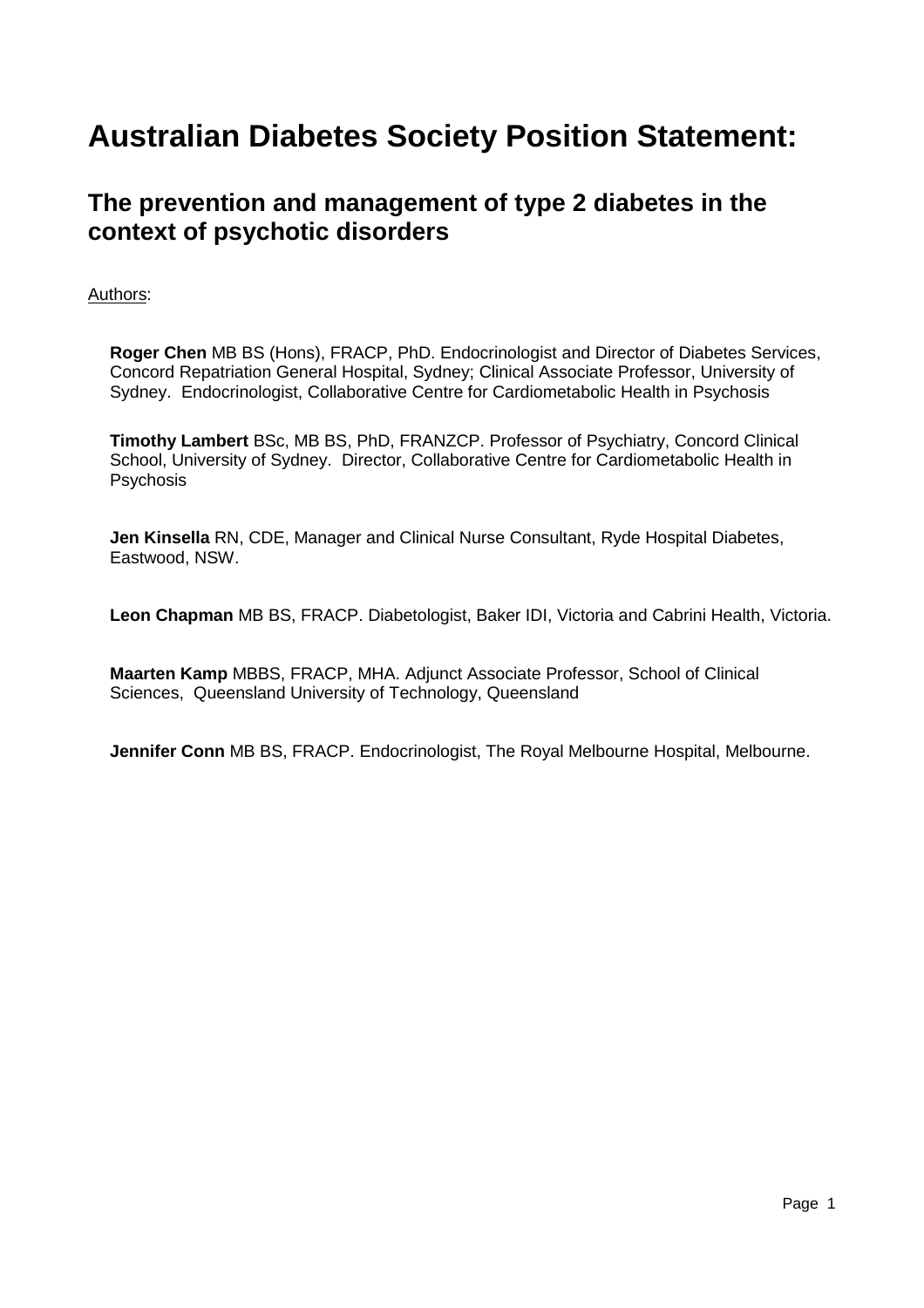#### **Working Party recommendations**

- All patients who have a serious mental illness should be routinely screened and monitored for evidence of diabetes and cardiometabolic disease by their general practitioner. In cases where a general practitioner is not available, the responsibility would be with the psychiatric team.
- At a minimum, the following should be measured at baseline and at regular intervals thereafter:
	- $\circ$  Height (at baseline), weight and waist circumference (3-6 monthly or if new antipsychotic initiated)
	- o Blood pressure (3-6 monthly or if new antipsychotic initiated)
	- o Blood glucose levels, preferably fasting (6 monthly or if new antipsychotic initiated)
	- o HbA1c screening (annually for diagnosis of diabetes; ), every 3 months as part of management of diabetes)
	- o Serum lipids (12 monthly or more frequently if indicated, eg if antipsychotic initiated)
- Modifiable risk factors for diabetes and cardiovascular disease (e.g. smoking, hypertension, dyslipidaemia, lack of physical activity, poor diet and sleep disturbances) should be addresed. Relevant health care programmes should be utilised (e.g. fitness programmes that enable those with mental illness to access facilities at a modified cost and smoking cessation programmes). Ideally, there should be input from a dietitian and exercise physiologist.
- Appropriate medications for diabetes (hyperglycaemia) and co-morbidities such as hypertension and dyslipidaemia should be initiated where appropriate.
- Appropriate referrals should be organised as needed .eg. to a diabetes educator , dietitian, endocrinologist, cardiologist or for a sleep study where needed.
- Changing antipsychotic medications should only ever be undertaken in collaboration with the patient's psychiatrist. If the change is inappropriate, the switch may potentially increase the risk of an exacerbation of psychotic symptoms, particularly if the patient has previously been trialled on the medication.
- Integrated, collaborative, multidisciplinary care is recommended. Where this cannot be provided within a single clinic or centre, alternative referral pathways will need to be established (i.e. referrals to cardiologists, endocrinologists, diabetes clinics, diabetes educator, dietitians, exercise physiologists, etc.)
- Members of a patient's care team need to develop collaborative working relationships with appropriate communication and collaboration with the patient and his/her family.
- Educational resources allocated toward case manager and general practitioner empowerment are central to the appropriate management of patients.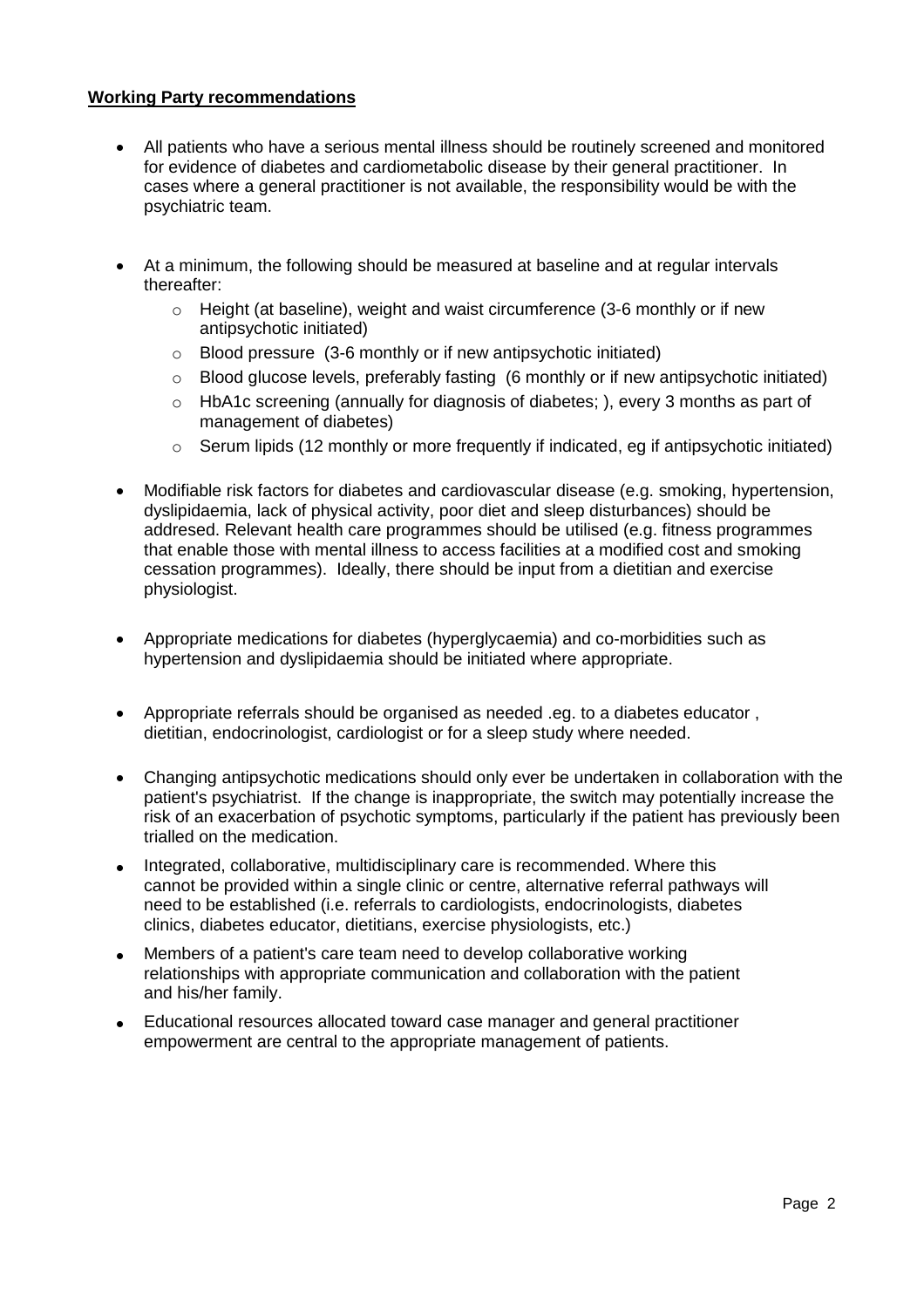# **Summary**

Over a decade ago, an Australian Consensus Statement (1) concerning the prevention and management of diabetes in people with a psychotic illness emphasized the following points:

- Psychotic illness by itself and its treatment are associated with an increased risk of diabetes and worsening glycaemic control in those with pre-existing diabetes.
- The early detection and treatment of hyperglycaemia and other metabolic disorders among people who have a psychotic illness, as well as the institution of appropriate preventative measures, are key public health issues.
- All antipsychotic medications can contribute to the development of diabetes, although the newer, second-generation antipsychotic (SGA) medications ('atypical' antipsychotics) appear more likely to be associated with metabolic sequelae, particularly diabetes and weight gain, than first-generation antipsychotic (FGA) medications ('typical' antipsychotics).
- The effective management of a patient's psychosis should take priority over any concerns about the potential metabolic sequelae of pharmacotherapy. However, the risk of such sequelae means that the cardiometabolic health of any patient on antipsychotic medication should always be both routinely monitored and appropriately managed.
- Patients treated with antipsychotic agents need to undergo both baseline and ongoing regular metabolic assessments, including evaluations of body weight, blood glucose concentration, lipid levels and blood pressure.
- Hyperglycaemia and its potential complications need to be actively managed in individuals who are on antipsychotic therapy and have diabetes.
- Optimally managing patients who have psychotic illness requires a multidisciplinary approach with primary healthcare practitioners playing a central role if/when this is possible.

In this Position Paper, the following observations have been added.

 Despite the dissemination of national and international guidelines, recent Australian data continue to demonstrate a sobering disparity between the mean age of death for those with psychosis (mean age in men 45 years and for women 47 years) compared with the general population's male and female life expectancy of 79 and 84 years respectively*,* largely due to premature cardiovascular death (2). There has not been systematic uptake of screening for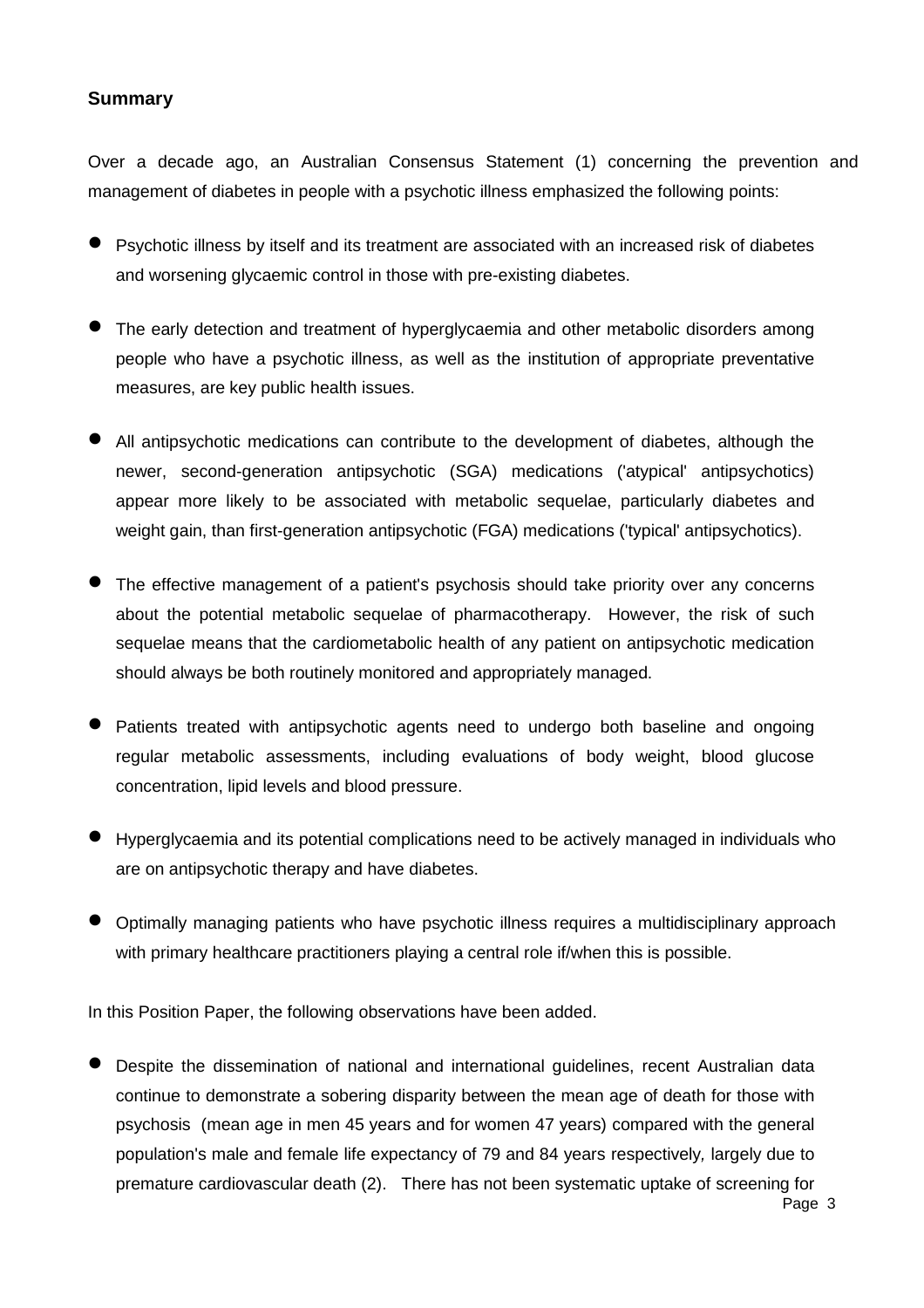diabetes and co-morbidities, management or referral to diabetes or metabolic services by those working in mental health (3). This is poignant in light of data highlighting the three times higher rate of diabetes in those suffering from a psychotic illness when compared with that in the general Australian poopulation (4).

- The management of a patient's diabetes and physical health must go beyond basic screening. Management should include appropriate interpretation of results, the formulation of a management plan tailored to meet the needs of that particular individual and the establishment of a cycle of testing and review to ensure management and outcomes are optimised.
- Lifestyle factors and other potentially modifiable risk factors (smoking, dyslipidaemia, sleep disorders and hypertension) play a significant role and need to be addressed.
- Antipsychotic medications have traditionally been 'blamed' for the high prevalence of diabetes and metabolic disease among people who have a serious mental illness. The addition of antipsychotic agents will likely result in a deterioration in glycaemic and metabolic control where there is pre-existing diabetes. Patients will require intensification of monitoring, lifestyle advice and likely glucose lowering therapy. Where there is not pre-existing diabetes, weight gain and other factors will likely increase the risk of the development of diabetes.
- There are multiple potential barriers (patient, health professional and/or health systembased) to optimally managing the cardiometabolic health of individuals who have a psychotic illness.
- Ideally, people who have comorbid serious mental illness and diabetes should be managed by members of an integrated multidisciplinary care team, one that is able to effectively address both mental and physical healthcare issues.
- If integrated multidisciplinary care is not available, referral pathways should be established so that patients can be referred to appropriate health professionals in a timely manner.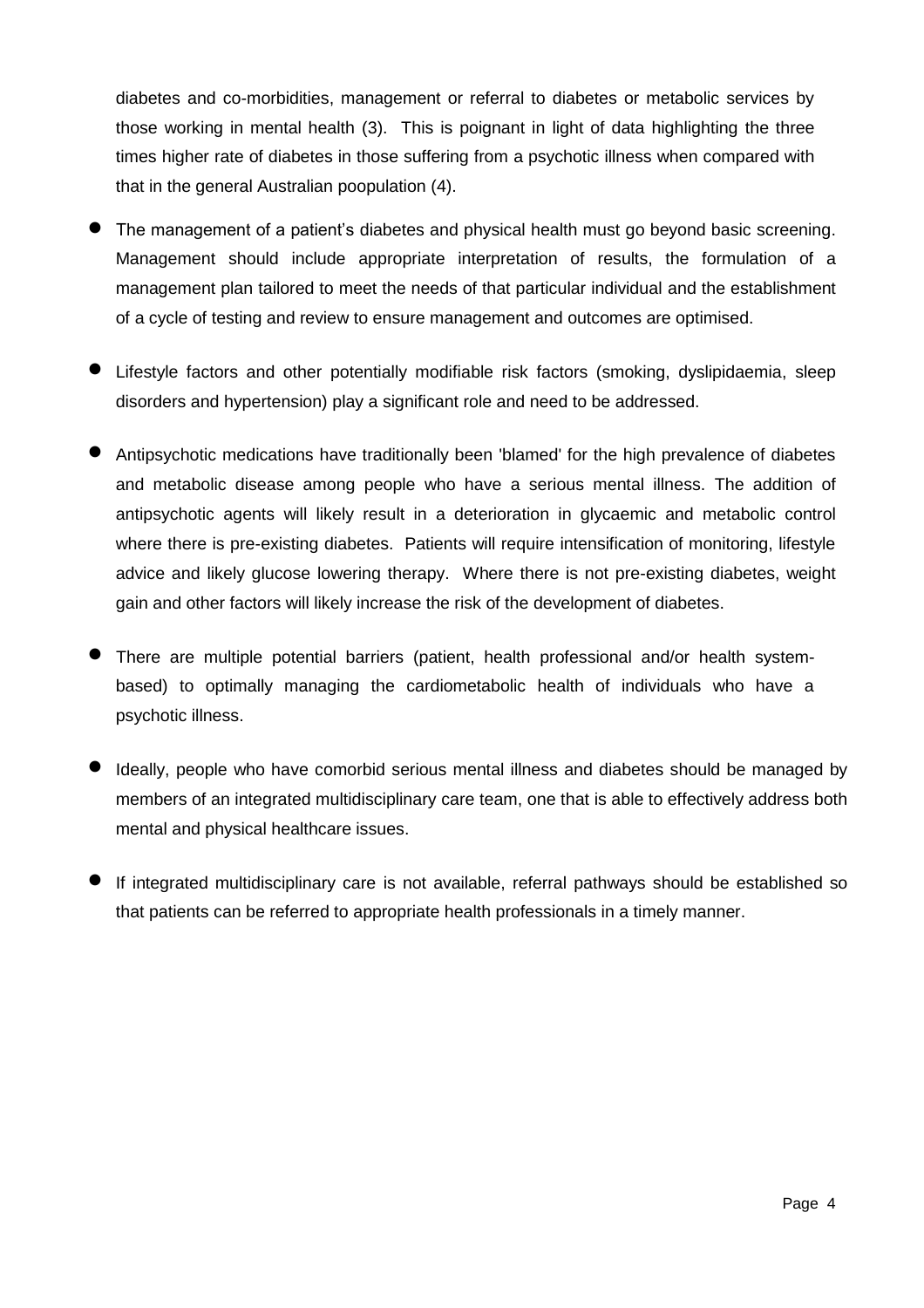# **1. Introduction and objectives**

Interventions in type 2 diabetes aimed at achieving improved glycaemic control can decrease the rate of microvascular complications (5,6). Multifactorial interventions targetting blood pressure and lipid management can also significantly reduce such individuals' risk of cardiovascular disease and related events (7). The prevalence of diabetes among people who have a serious mental illness, particularly those with psychotic disorders, is significantly higher than that observed in the general population (1, 8–19) . These individuals' risk of developing diabetes or cardiometabolic related sequelae (e.g. heart disease and stroke) is often not adequately addressed (9,15).

More than two-thirds of patients with schizophrenia die of coronary heart disease, compared with approximately one third of individuals in the general population. The median all-cause standardised mortality ratio for people with schizophrenia compared to that in the general population rose from 1.84 in the 1970s to 3.20 in the 1990s (20, 21). The decline in the rates of cardiovascular mortality among the general population (i.e. over the past 20 or 30 years) has not been observed among people with serious mental illnesses (15, 20-30), suggesting that there has been a disparity in the level and/or quality of care aimed at maintaining or improving patients' cardiometabolic health and reducing their cardiovascular risk.

Australian data highlight this disparity. In a recent Australian study of mortality in schizophrenia, the mean age of death for men was 45 years and for women, 47 years, compared to the general population's male and female life expectancy of 79 and 84 years, respectively (2). In addition, in the second Australian National Survey of Psychosis, the adjusted mortality rate for those with psychosis for the period of the study (10 months) was 12.5 per 1000 persons, with a standardized mortality of 5.5 (4). Beyond the increased rates of suicide, consistent with international data, there was a major contribution to mortality by the dramatic increase in the rates of diabetes mellitus, obesity and early cardiovascular disease.

The higher prevalence of diabetes and the failure to adequately manage such individuals' cardiometabolic risk factors such as obesity, dyslipidaemia, hypertension and smoking may at least partly explain the 'mortality gap' between such individuals and those in the general population (15, 20-30). For example, in the Clinical Antipsychotic Trials of Intervention Effectiveness (CATIE) Study, 13% of study participants had diabetes (compared with 3% of age-matched controls), 68% of study participants smoked (compared with 35% of controls) and 27% had hypertension (compared with 17% of controls) (47).

Australian Consensus Guidelines regarding the prevention and management of diabetes in people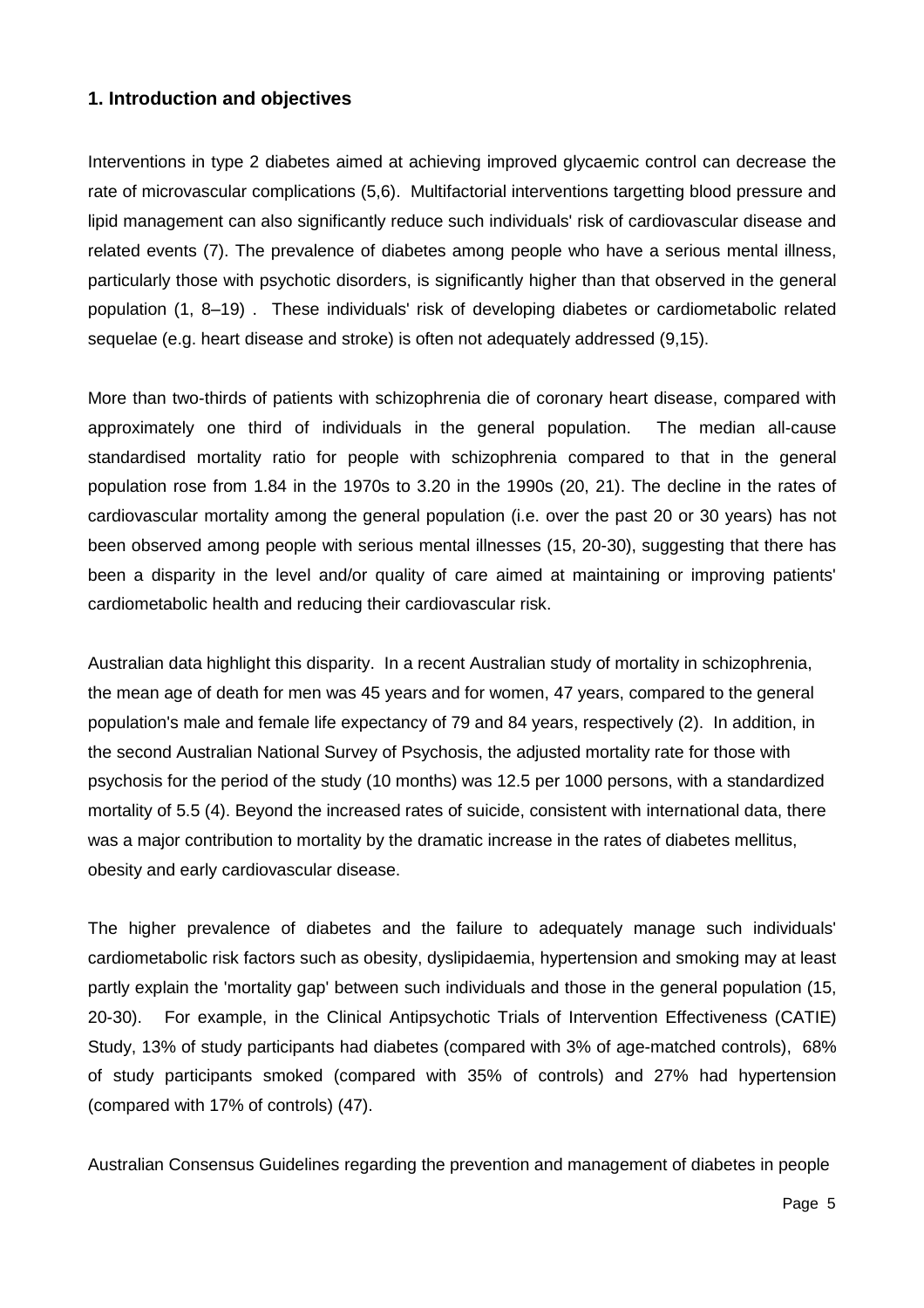with psychotic disorders were published in 2004 (1). However, there has been little evidence of any improvement in the care of these patients. In 2012, 8 years after the publication of these guidelines, the National Mental Health Commission Report noted that patients with psychosis continued to have 3 times the rate of diabetes as compared to the general population, labelling the increase in physical morbidity and mortality as a "national disgrace" (4). A recent national survey of psychiatrists' attitudes to physical health care, particularly related to screening for diabetes, obesity and the metabolic syndrome in patients with mental illness has revealed some awareness of the importance of physical health but no increase of or system of screening, interpretation of results or appropriate referral for management (3).

A working party, which was provided funding support from the National Diabetes Supply Scheme was therefore convened by the Australian Diabetes Society to suggest ways in which the overall cardiometabolic health, particularly diabetes and diabetes risk, of individuals who have a psychotic illness might be better monitored and further improved. The group which consisted of clinicians from several states who had an interest in the care of patients with psychosis, reviewed and considered the following broad issues. Literature referenced is not exhaustive as this paper is not a systematic literature review but rather a review of pertinent publications.

- **1.** The reported rates of diabetes, cardiovascular disease and mortality among people with a serious mental illness, compared with those observed among the general population.
- **2.** Previously published Australian Consensus Guidelines (1), regarding the prevention and management of diabetes in people with psychotic disorders, as well as other relevant clinical practice guidelines and consensus statements (including documents from Europe, North America and the United Kingdom).
- **3.** The contributions of medications for serious mental illness, particularly antipsychotic medications, which might contribute to the increased prevalence of diabetes among people who have a serious mental illness.
- **4.** Strategies for managing the physical health of patients who have a serious mental illness and current initiatives aimed at facilitating and further improving achieved outcomes in this regard.
- **5.** Barriers to the optimal physical care of patients who have a serious mental illness, particularly with respect to their cardiometabolic health, and what might be done to help address or overcome such barriers.

This Position Statement summarises the working party's broad observations and conclusions. The purposes are essentially three-fold.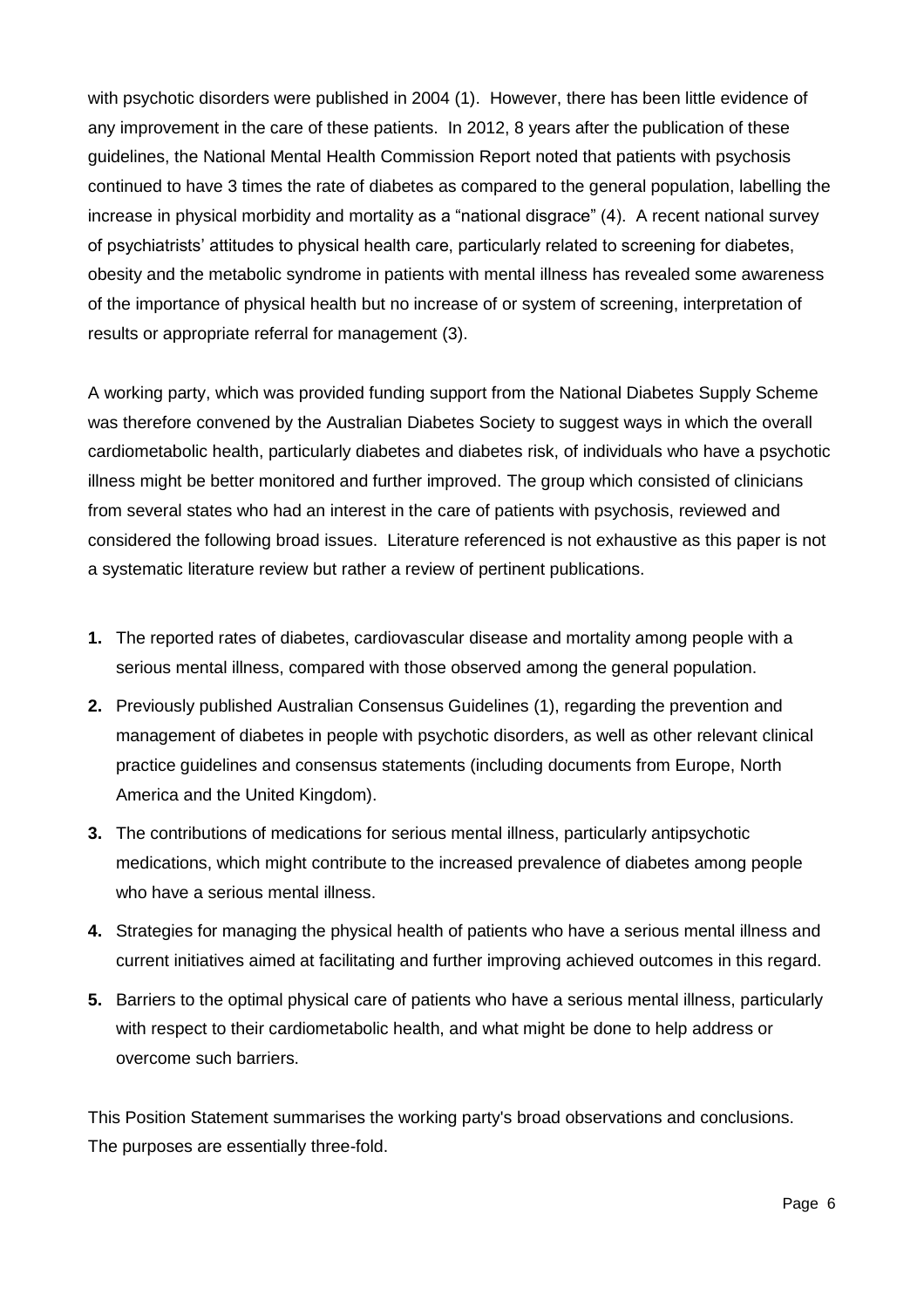- **a)** To remind healthcare providers that patients with serious mental illness have an enhanced risk for diabetes and cardiovascular disease. This enhanced risk is not confined to the effects of antipsychotic medications, but also relates to the enhanced CV risk due to modifiable risk factors such as poor diet, reduced physical activity and smoking.
- **b)** To remind healthcare providers about the importance of not only effectively monitoring but also appropriately managing the physical health of individuals who have a serious mental illness, particularly with respect to their cardiometabolic health.
- **c)** To encourage the development and implementation of models of care that will further assist healthcare practitioners to optimally manage the physical health of patients who have a serious mental illness. Managing diabetes is complex and will involve a range of health practitioners who can provide appropriate education, promote changes in self-care behaviour and who can prescribe appropriate pharmacotherapy when required. Longer-term approaches to care need to be considered in this regard.
- **d)** Recommendations regarding appropriate screening for diabetes and cardiovascular disease in those with serious mental illness

#### **2. The burden of diabetes among people with a serious mental illness**

A comprehensive body of literature, including a growing number of published consensus statements and clinical practice guidelines, has indicated that individuals with serious mental illnesses, particularly psychotic disorders, are at substantially increased risk of developing diabetes (1, 8-16). Amongst such individuals, diabetes often remains either undiagnosed or sub-optimally managed. Other cardiometabolic risk factors are often poorly monitored or inadequately addressed (9,15,16).

The increased prevalence of diabetes in those with psychosis appears to be independent of any antipsychotic agents being used. Epidemiological studies have revealed that the prevalence of diabetes tends to be two– to three-fold higher amongst individuals with schizophrenia than it is amongst those in the general population (16). These also include but are not limited to the following studies. A study from Belgium (17) found that a significant proportion of patients with schizophrenia had diabetes at the time of their first episode of psychotic illness, with the prevalence of diabetes increasing to 16.5% among those with a long duration of illness (more than 20 years) and the prevalence of diabetes among 15 to 25-year olds with schizophrenia being five times higher than that observed in the general population. In a study from Singapore, the prevalence of previously diagnosed diabetes among drug-naïve patients with schizophrenia was 4.9%, but a further 16% and 30.9% of these individuals were diagnosed with diabetes and impaired glucose tolerance, respectively, following glucose tolerance tests (18). A recent Australian study demonstrated that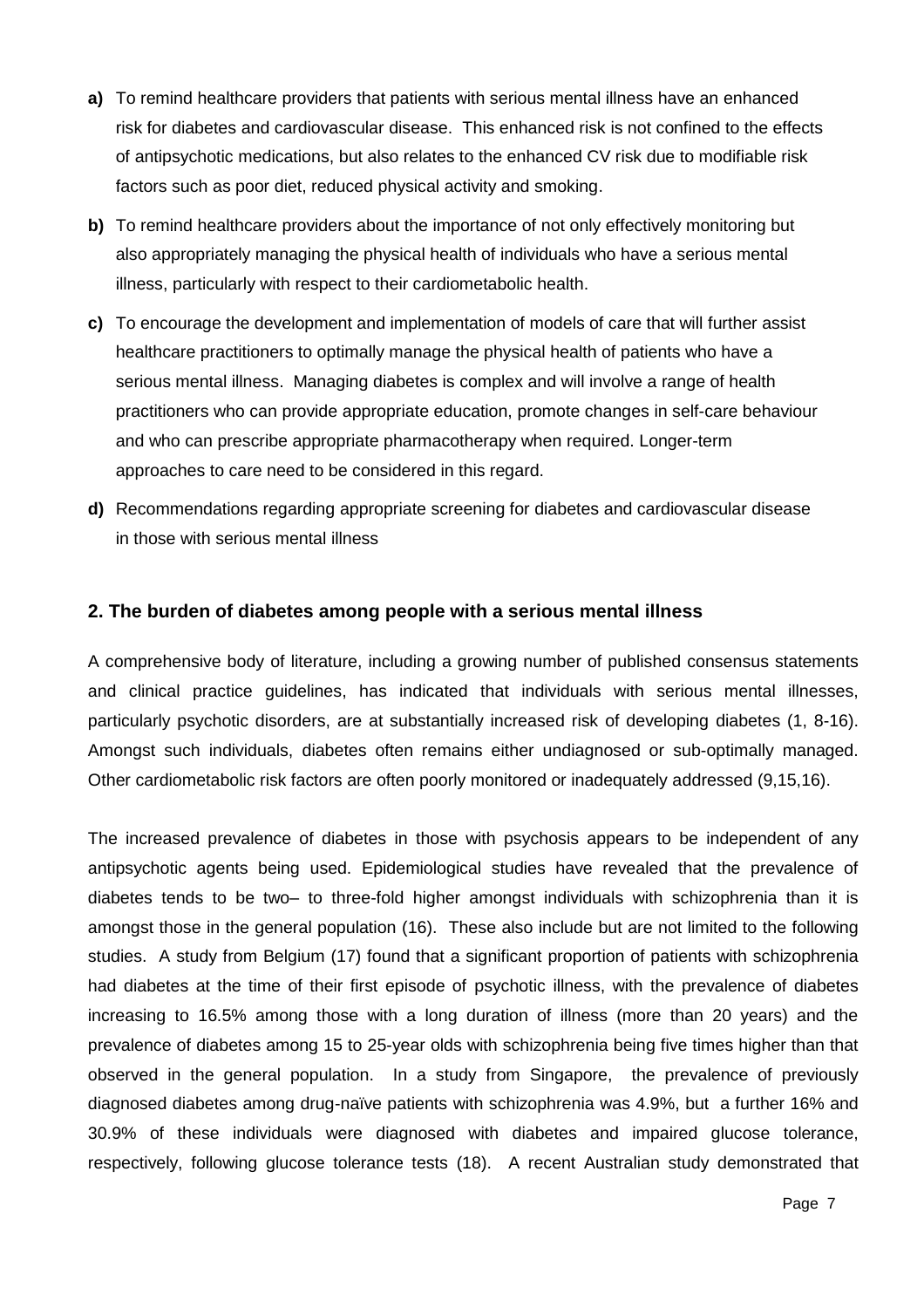nearly one in every four patients with a mental illness had diabetes (mean age = 41 years) and that one-quarter of these patients had been diagnosed with diabetes only upon hospital admission for their mental illness (5).

# **3. Monitoring and detecting patients' risk of diabetes or diabetes-related complications**

Position statements and guidelines have recognised the need for patients who have a serious mental illness to be regularly monitored for potential physical health issues e.g. diabetes and related sequelae and for any identified such problems to be managed appropriately (1, 10-13). Recommendations vary slightly, but emphasize the importance of monitoring anthropometric indices, such as body weight, height (BMI) and waist circumference, which are established risk factors for the developent of Type 2 diabetes, as well as blood pressure, blood glucose and lipid levels (1). It should be emphasized that monitoring by itself, though, is insufficient. Findings need to be reviewed and interpreted with appropriate management and longer term follow up instigated.

# **Working Party recommendations**

- All patients who have a serious mental illness should be routinely screened and monitored for evidence of diabetes and cardiometabolic disease.
- General practitioners may be best placed to coordinate this physical health care. However, a signficant proportion of patients may not have a General Practitioner. In these cases, the responsibility would be with the psychiatric team.
- At a minimum, the following should be measured at baseline and at regular intervals thereafter
	- o Height (at baseline), weight and waist circumference (at every visit for the latter two)
	- o Blood pressure (at every visit)
	- $\circ$  Blood glucose levels- fasting preferably (6 monthly or more frequently if indicated)
	- o HbA1c screening annually for diagnosis of diabetes, 3 monthly for management of diabetes
	- o Serum lipids (6 to 12 monthly).
- Modifiable risk factors for diabetes and cardiovascular disease (e.g. smoking, hypertension, dyslipidaemia, lack of physical activity, poor diet, obstructve sleep apnoea) should be actively addressed. Relevant health care programmes should be utilised (e.g. fitness programmes that enable those with mental illness to access facilities at a modified cost and smoking cessation programmes).Ideally, there should be input from a dietitian and exercise physiologist. The health care progranmmes will vary by geographical area.
- Appropriate medications for diabetes (hyperglycaemia) and co-morbidities such as hypertension and dyslipidaemia should be initiated where appropriate.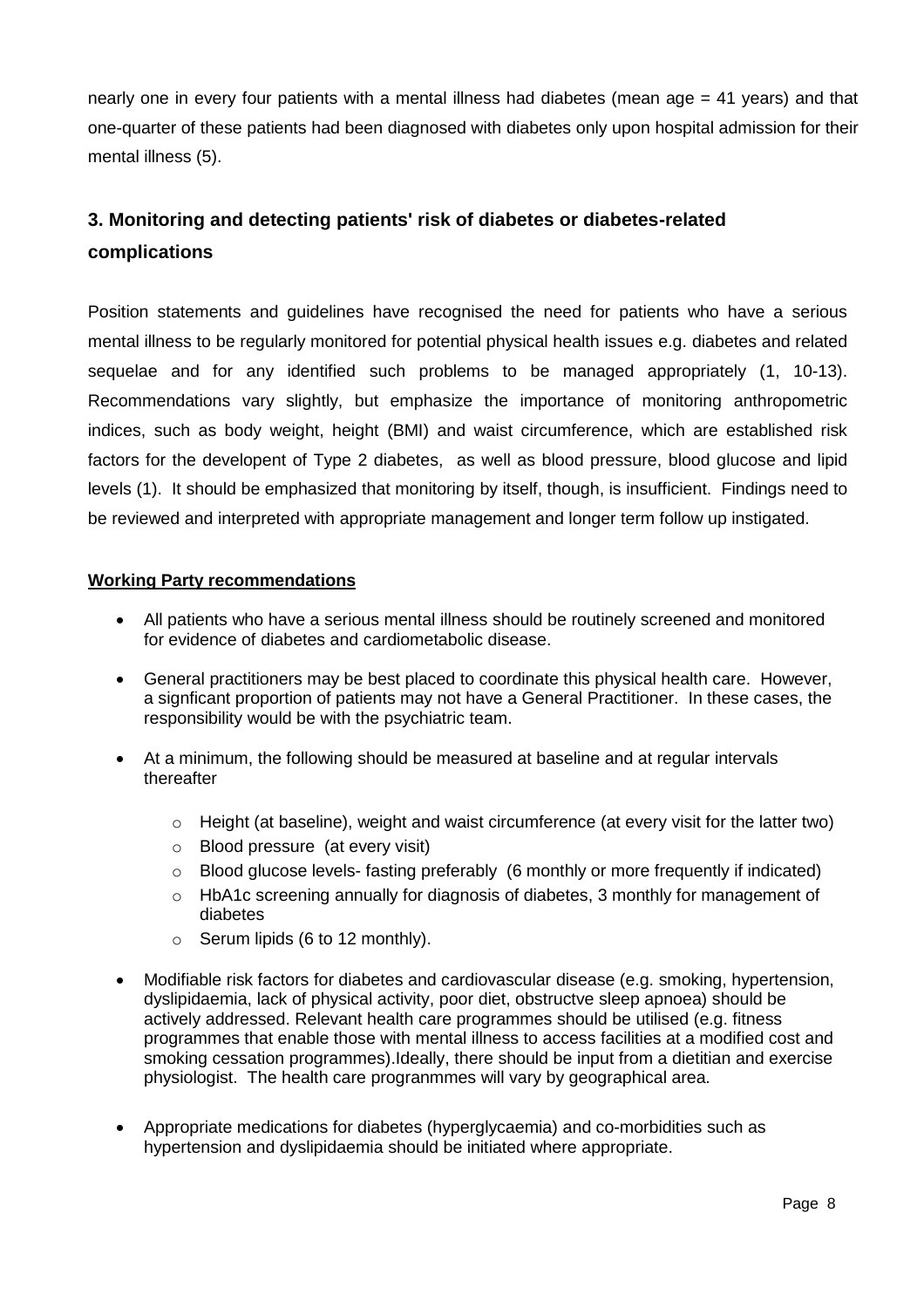- If possible, drugs for diabetes which will minimise weight gain are preferred. The options will be subject to PBS guidelines (see ADS 2016 guidelines and check PBS subsidy criteria).
- The institution of or a change to an antipsychotic agent will likely result in the need to intensify pharmacological therapy for diabetes.
- Appropriate referrals should be organised when necessary eg to a diabetes educator, dietitian, endocrinologist and cardiologist, and where obstructive sleep apnoea is suspected, a sleep physician.
- If available, a multidisplinary team consisting of physicians, allied health and psychiatrists would be best equipped to conjointly manage the physical and mental health needs of the patient.

# **4. The Role of Antipsychotics**

There is an increasing number of antipsychotic agents used in Australia. Second generation or atypical antipsychotics include clozapine, olanzapine, risperidone, paliperidone, quetiapine, amisulpride, aripriprazole, ziprasidone, asenapine and lurasidone in addition to depot preparations. These medications have a variety of metabolic effects and may cause hyperprolactinaemia. These effects will vary depending on the particular medication used and dosage. The potential role of antipsychotic medications as contributors to weight gain and the development of diabetes among people with psychotic disorders has been covered in the previous Australian Consensus Guidelines (1). Antipsychotic medications can have a significant adverse effect on patients' lipid profiles, blood glucose concentrations and fat metabolism. There are several potential mechanisms mediating these observed metabolic effects of antipsychotic medications (31–39). The mechanisms underlying the increases in appetite, weight gain and body fat that have been associated with the use of second-generation antipsychotic (SGA) medications ('atypical' antipsychotics) are yet to be fully elucidated, but may involve several different peptide, neurotransmitter and/or receptor systems in the appetite and reward systems in the brain.

Weight gain tends to occur most rapidly during the first few weeks to months of antipsychotic therapy (40-41). In one study, treatment-naïve patients demonstrated a weight gain of 8.5 kg within the first 10 weeks of olanzapine therapy (41). There is some heterogeneity between the available antipsychotic medications, with respect to their propensity to cause weight gain (42, 43). Ideally medications which are potentially more metabolically neutral would be preferred. Aripiprazole and ziprasidone seem to exert more 'metabolically neutral' effects, compared with drugs such as olanzapine and clozapine. It should be noted that clozapine is regarded as being the most effective antipsychotic medication and is used for treatment resistant schizophrenia. However, clozapine use is associated with both metabolic and cardiovascular derangements (eg hyperglycaemia, including rarely, precipitation of diabetic ketoacidosis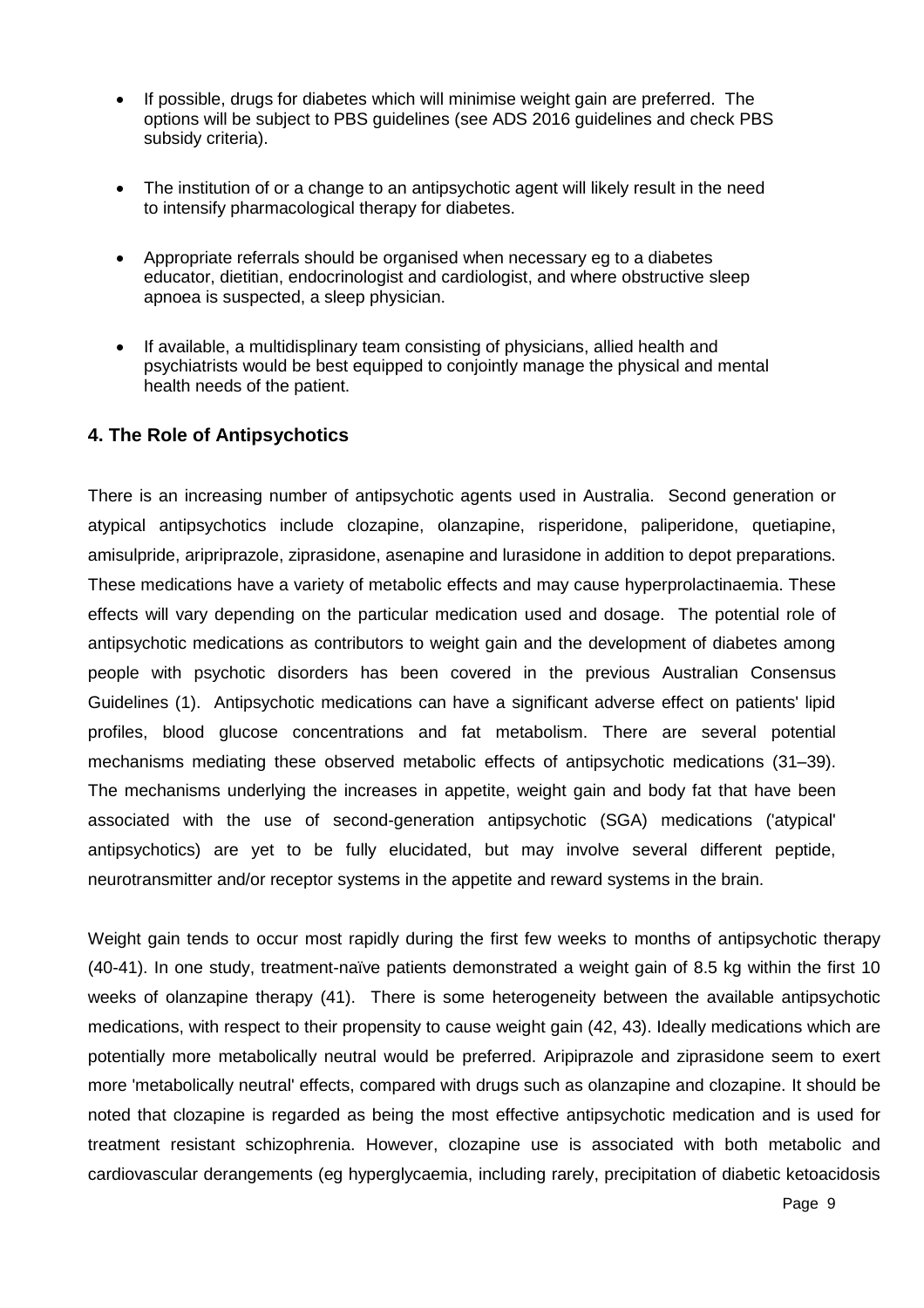in addition to hyperlipidaemia and arrhythmias). The association between weight gain and drug treatment is not novel. Reports of an association between the use of antipsychotic medications and diabetes risk date back to the 1950s (44, 45).

Antipsychotics, mood stabilisers and antidepressants are often prescribed in combination, which may compound any metabolic derangements. Some of these agents, eg: valproate may be as orexigenic as olanzapine.

Multiple different factors (including genetic predisposition) are likely to contribute to the increased risk of diabetes and other cardiometabolic abnormalities that are not solely attributable to the use of antipsychotic therapy. (16, 47–56). For example, Holt and colleagues (49) have reported that, although typical and atypical antipsychotic medications are likely to play a significant role in the genesis of diabetes and obesity among people with psychotic illnesses, traditional modifiable cardiovascular risk factors – such as poor dietary habits and lack of physical activity – are also substantial contributors to the increased prevalence of diabetes in this population.

# **Working Party recommendations**

- If/when feasible a switch to antipsychotic medication that is more metabolically neutral would be potentially beneficial.
- Changing antipsychotic medications should only ever be undertaken in collaboration with the patient's psychiatrist. If the change is inappropriate, the switch may potentially increase the risk of an exacerbation of psychotic symptoms.

# **5. Overcoming barriers to optimal management of patients' cardiometabolic health**

There are multiple potential barriers to the adequate physical healthcare of individuals who have a serious mental illness, none of which should be insurmountable (57-75), and they are summarised below.

1. Barriers may be related to the person and their illness. These include poor adherence to treatment recommendations (58); poor awareness of existing physical health problems due to cognitive deficits related to mental illness and/or the use of antipsychotic medication (59,60). Other unique factors include homelessness or itinerancy, difficulty in communicating symptoms due to social deficits and/or stigma (63,64) and a general mistrust of having tests (58) or discussing problems (61,62). People with psychotic illnesses may avoid or neglect contacting general practitioners or general health care services (58). Physical symptoms may also be masked by the use of antipsychotic medications (60, 62).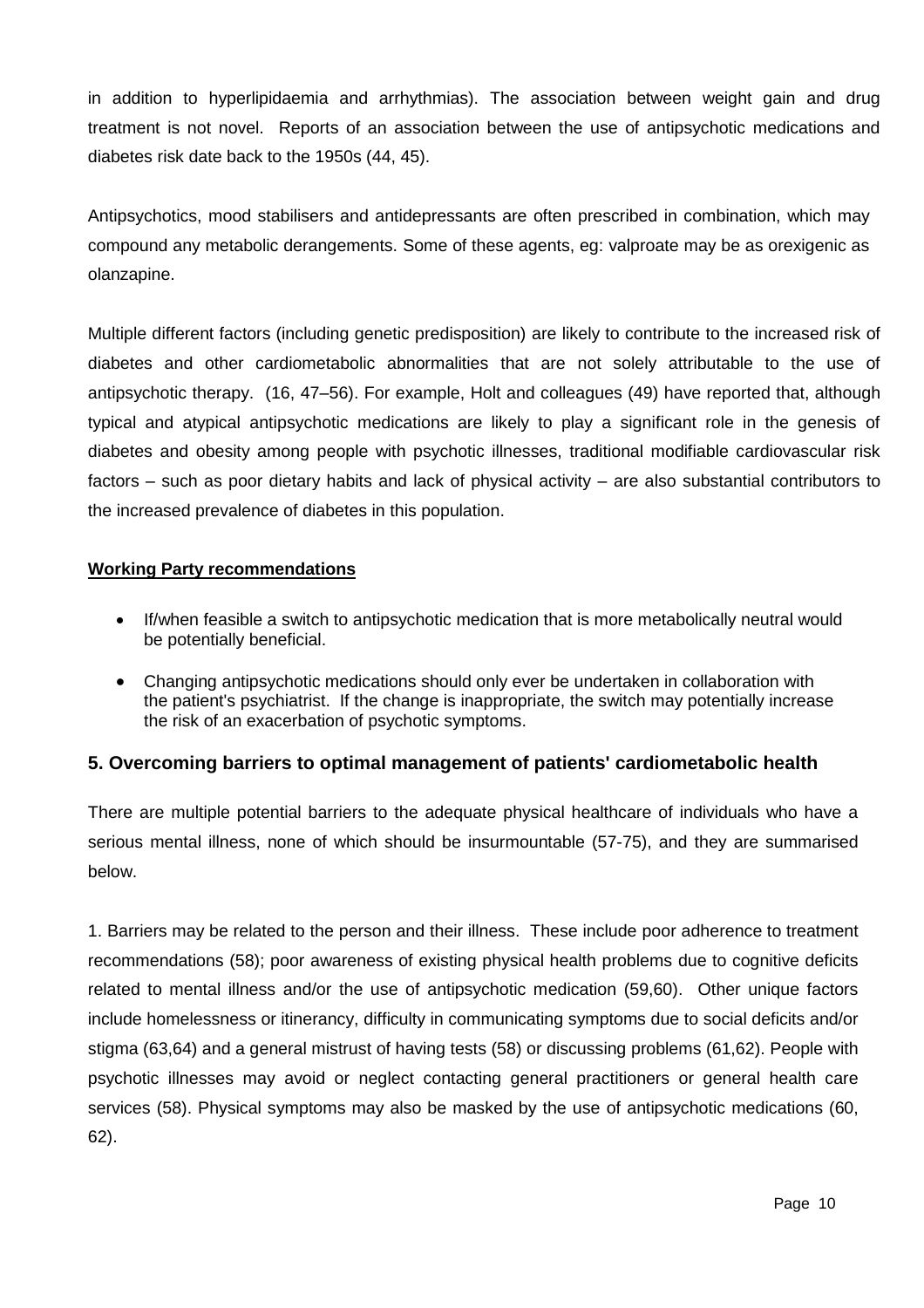2. Barriers related to the health professional include a lack of monitoring of patients and screening for diabetes by psychiatric services as frequently as recommended. There may be the belief that the diagnosis, prevention and/or management of diabetes and physical health problems are not the responsibility of psychiatric teams and should be undertaken by other healthcare professionals (62- 66,67,68); Moving patients into community mental health care can place a burden on non-medical case managers to provide a range of services that they are not necessarily trained to deliver (69). Physical healthcare professionals may be reluctant to monitor and manage the cardiometabolic health of patients who have a serious mental illness, such as schizophrenia (70). Discrimination against those with mental illness, for example, due to stigma or a belief that those with mental illness may be difficult or dangerous to treat has consistently been reported (71–74)

Healthcare system-related impediments to the delivery of optimal physical healthcare (e.g. geographical, organisational and/or educational) (57,75) should also be considered. A lack of continuity of care between the initial treating doctor and community care teams can make it difficult for healthcare professionals to gain a clear or complete picture of a patient's medical history (59,62). Furthermore, financial barriers such as the cost of accessing services and medication expenses, particularly where there is polypharmacy may also cause more impediments (69,70).

#### **Working Party's Recommendations**

- Patient and illness-related factors should be considered when managing patients.
	- o Poor / inadequate adherence to prescribed pharmacotherapy and recommended dietary / lifestyle recommendations
	- o Unawareness of physical health problems due to cognitive deficits related to mental illness
	- o A general mistrust of having tests or discussing problems
	- o Difficulty in communicating symptoms (e.g. due to social deficits and/or stigma)
	- o Avoidance or lack of contact with general practitioners or general health care services
- Barriers at the level of the healthcare professional should be addressed
	- $\circ$  Failure to adequately monitor cardiometabolic / cardiovascular risk factors
	- o Confusion about who should be monitoring patient's physical health
	- $\circ$  Lack of requisite expertise / resources such as relevant patient management guidelines
	- o Reluctance of some healthcare professionals (e.g. GPs, dietitians, etc.) to treat patients who have a serious mental illness
	- $\circ$  Stigmatisation / discrimination against those with serious mental illness (e.g. a belief that it will be 'too difficult' to effectively monitor or manage such patients' physical health)
- Barriers related to the healthcare system should also be considered in the management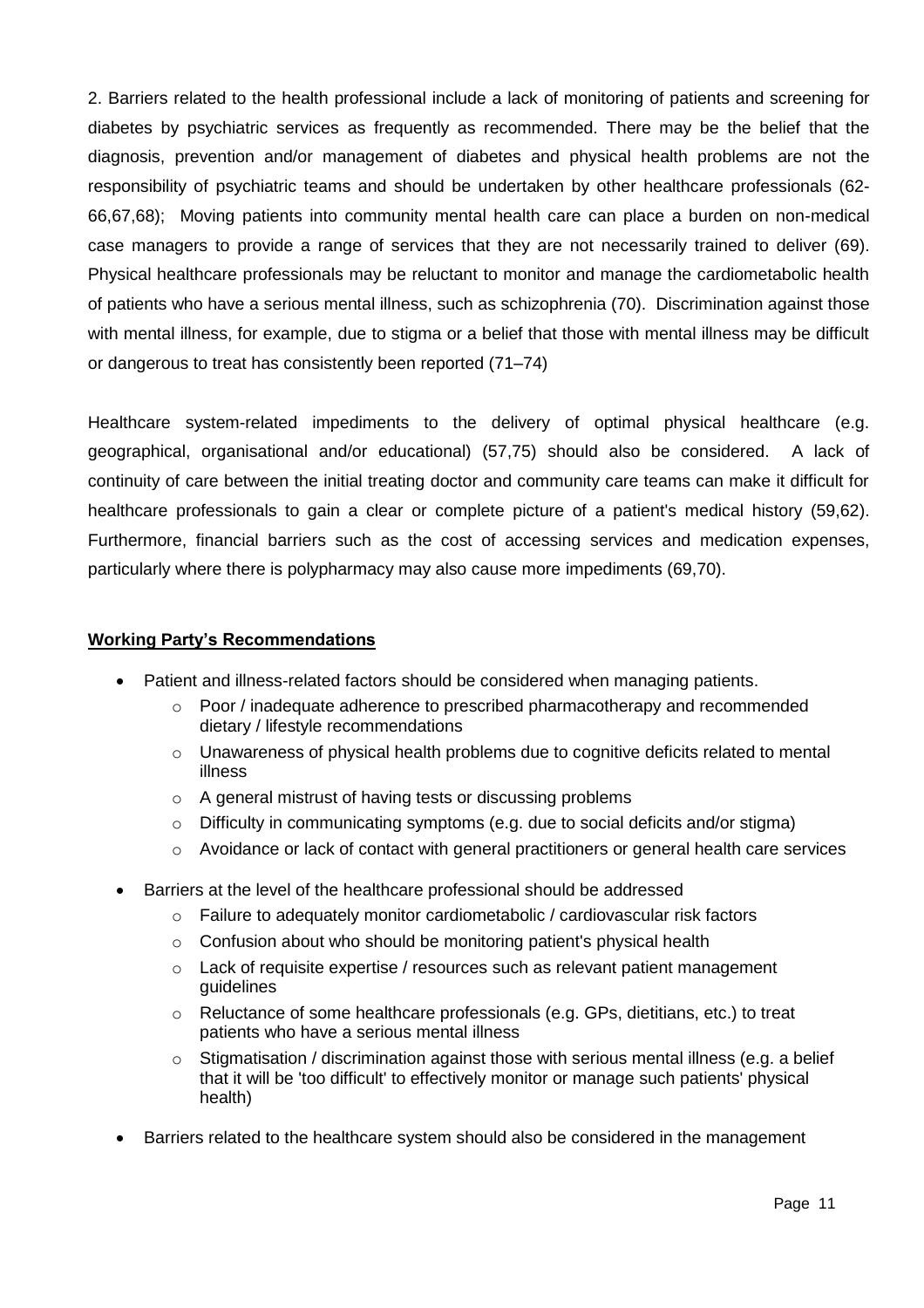- o A lack of sufficiently well integrated/coordinated care between the initial treating doctor, community care teams and/or other healthcare professionals involved in a patient's care
- o Geographical and/or organisational separations (e.g. between different health services)
- o Financial barriers to care (e.g. cost of access to services and cost of medications)

# **6. Lifestyle intervention and the role of metformin**

Patients with a psychotic illness frequently receive no formal advice regarding their diet or level of physical activity. Clear verbal and written information about how these factors might affect their risk of developing diabetes should be provided, Specific practical advice about how to go about making recommended changes should be provided. Structured, supervised, group-based educational sessions may be highly beneficial in this regard; for example, coordinated by an exercise physiologist, dietitian and/or other allied health professional.

Non-pharmacological interventions do have the potential to reduce the amount of weight gain associated with SGA treatment and other orexigenic psychotropic agents (76). Weight loss can be achieved with resource-intensive interventions, comprised of strict diets and intensive physical training among hospitalised patients (77) or during short treatment periods (≤ 12 weeks) (78). Although some studies have not shown any clear benefit of 'standard' lifestyle intervention (79) where only 7% of participants lost > 5% of their initial body weight with no effect of the intervention, others have shown clear benefits (80). In a study of patients admitted for psychiatric rehabilitation, 37.8% of those allocated to tailored weight management and group exercise had lost > 5 % of their initial body weight at 18 months as compared to 22.7%. More recently, the results of the STRIDE study demonstrated benefits in terms of lipids, glucose, weight and Framingham Risk Scores with lifestyle intervention (81). Intervention participants lost 4.4 kg more than the control group over 6 months and 2.6 kg over 12 months. These studies may have their limitations including methods of randomisation, types of advice and intervention. However, the results indicate that despite barriers in adherence of the patients and the potential orexigenic effects of antipsychotic medications, these non pharmacological interventions can be as effective in this population as they are in the general population.

The efficacy of pharmacotherapy to attenuate antipsychotic induced weight gain has been investigated (78, 82-86), with metformin being the most studied to date. The results of various meta-analyses suggest that if a pharmacological agent is to be considered, that metformin is likely to be the most suitable agent for the prevention and treatment of weight gain associated with SGA medication (83-85). These results though also need to be interpreted with some caution (90). The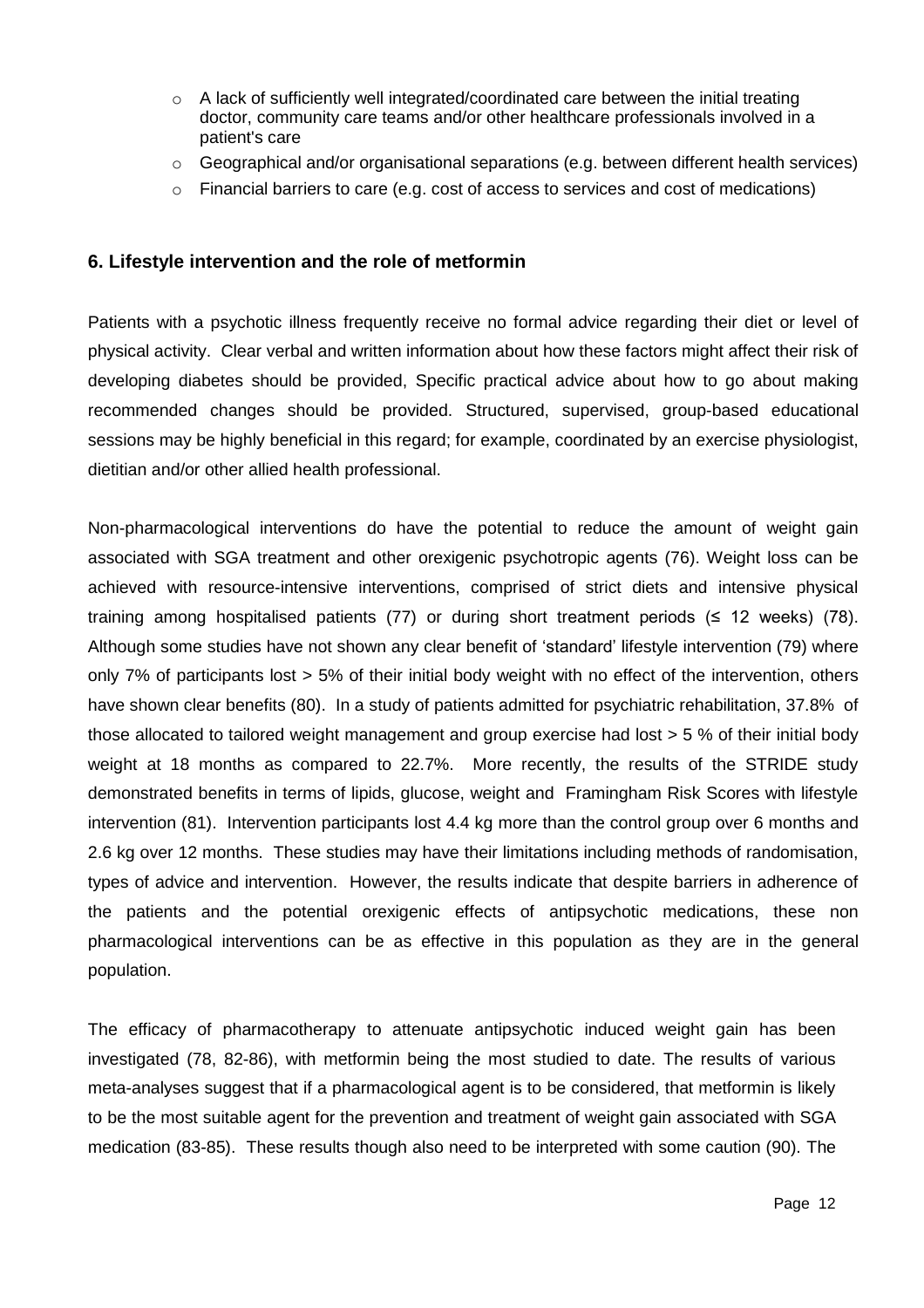role of appropriate lifestyle interventions may account for at least some of the reported beneficial effect of metformin in this setting (88).

Studies indicating that metformin has no beneficial effect on patients' body weight have involved relatively older cohorts, with longer disease and treatment durations, while the more 'significant studies', that have suggested a beneficial effect from metformin, have involved younger individuals, with shorter histories of psychotic illness (86). A recent meta-analysis indicated that the beneficial effects of metformin appeared to be greatest in those with first episode psychosis (87). In an analysis of 40 studies, where pharmacotherapy was considered to attenuate weight gain, the most substantive evidence of benefit was with metformin usage (3.17kg weight difference as compared to placebo). Drugs such as topiramate and reboxetine have also been studied as weight loss agents in this setting but these carry the possibility of signficant side effects and the potential for drug interactions.

Female patients who are prescribed metformin should be advised about the possibility of resumption of menstruation if periods have been irregular, and a potential increase in fertility (91,92). In Australia, metformin is neither TGA-registered nor listed on the Pharmaceutical Benefits Scheme for indications other than the treatment of diabetes. If metformin is to be considered for use, it should only be considered after consultation with a physician and after a detailed discussion with the patient regarding the indications, contraindications, precautions and cost (private script so not subsidised).

Overall, the potential value of lifestyle measures should not be underestimated, particularly in light of diabetes prevention studies (98-100) which have highlighted the benefits of physical activity and appropriate dietary modifications among those with impaired glucose tolerance.

# **7. Optimising patient care and follow up: Screening and going beyond screening**

#### 1. Screening

Monitoring and management of cardiometabolic health remains suboptimal (3, 6, 12, 66, 93, 94). A recent Australian study (9) revealed little evidence to suggest that community-treated individuals with persistent psychosis are uniformly receiving adequate physical health care, with respect to cardiometabolic risk factor management, despite the existence of relevant guidelines (1). A US survey revealed a broad disparity between clinicians' awareness of the need to monitor the metabolic health of patients who are on second-generation antipsychotic (SGA) therapy and the actual performance of such monitoring (66). 97% of participating psychiatrists indicated that they believed monitoring for cardiometabolic risk factors in this clinical setting was 'very serious' or 'serious'. However, 95% of SGA-treated patients did not have their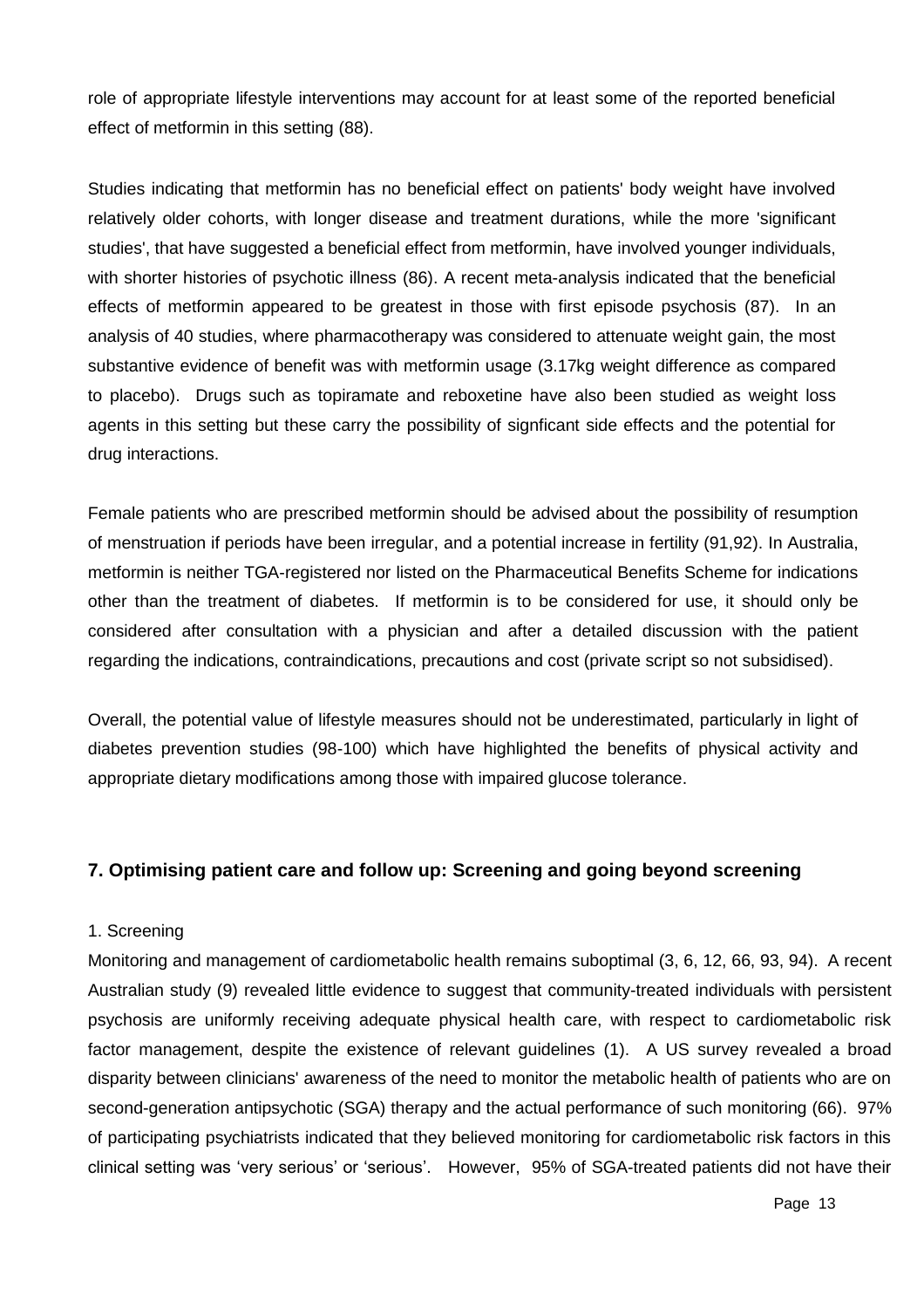waist circumference measured, 60–65% did not have their blood glucose regularly checked. 70–75% did not undergo regular lipid monitoring. A retrospective, population-based study of Medicaid claims data in the USA has also revealed low rates of screening and monitoring, with respect to blood glucose and lipid concentrations, among patients initiated on SGA therapy (93). The publication of an American Diabetes Association consensus statement on antipsychotic drugs and diabetes similarly has not led to substantially increased rates of blood glucose and lipid testing among SGA-treated individuals in the USA (94). In Belgium a universal structured screening and monitoring protocol was introduced in 2003 (95).

In the United Kingdom, a quality improvement programme conducted among multidisciplinary communitybased clinical mental health teams found that only 11% of patients were initially being screened for components of the metabolic syndrome. Encouragingly, this percentage had risen to 23% (0–48%) by the time participating outreach teams were re-audited (68). Programme interventions had included the distribution of local baseline data and an educational slide kit (i.e. to help 'local champions' disseminate the audit findings), a poster offering a guide to patient screening, and physical health check reminder cards for service users. Elsewhere in the United Kingdom, a coordinated health screening clinic was successfully established as part of a pilot programme designed to help monitor the physical health of people who have schizophrenia and better ensure adequate patient follow up (the clinic was set up using existing staff and resources, and without any specific additional funding); however, it is unclear whether screening continued beyond the pilot study or what interventions were sustained.(96).

#### 2. Beyond Screening

It is also important to be able to properly interpret the results of screening and monitoring and appropriately manage any detected concerns or abnormalities. In Canada in a controlled in-patient environment, the introduction and use of a physical health monitoring sheet failed to improve patients' BMI, degree of central obesity, blood pressure or smoking status due to the absence of adequate resources to ensure that these abnormalities were managed with appropriate resources and by appropriately qualified health professionals. (97). These findings further highlight the need for appropriate resources and staffing to not only screen but also to ensure that abnormalities are detected, interpreted and managed.

#### 3. Establishing appropriate referral pathways and models of care

Intervention studies (6,7,98–100) have demonstrated the potential benefits of initiating and maintaining appropriate preventative interventions such as pharmacotherapy, diet and lifestyle interventions. The results of several studies indicate that offering more assertive and integrated care may be a potentially more successful way to help meet the complex needs of patients who have a serious mental illness. In this model of care, patients with mental illness are both screened and managed by a physical healthcare practitioner (medical or nursing), usually within the same clinic that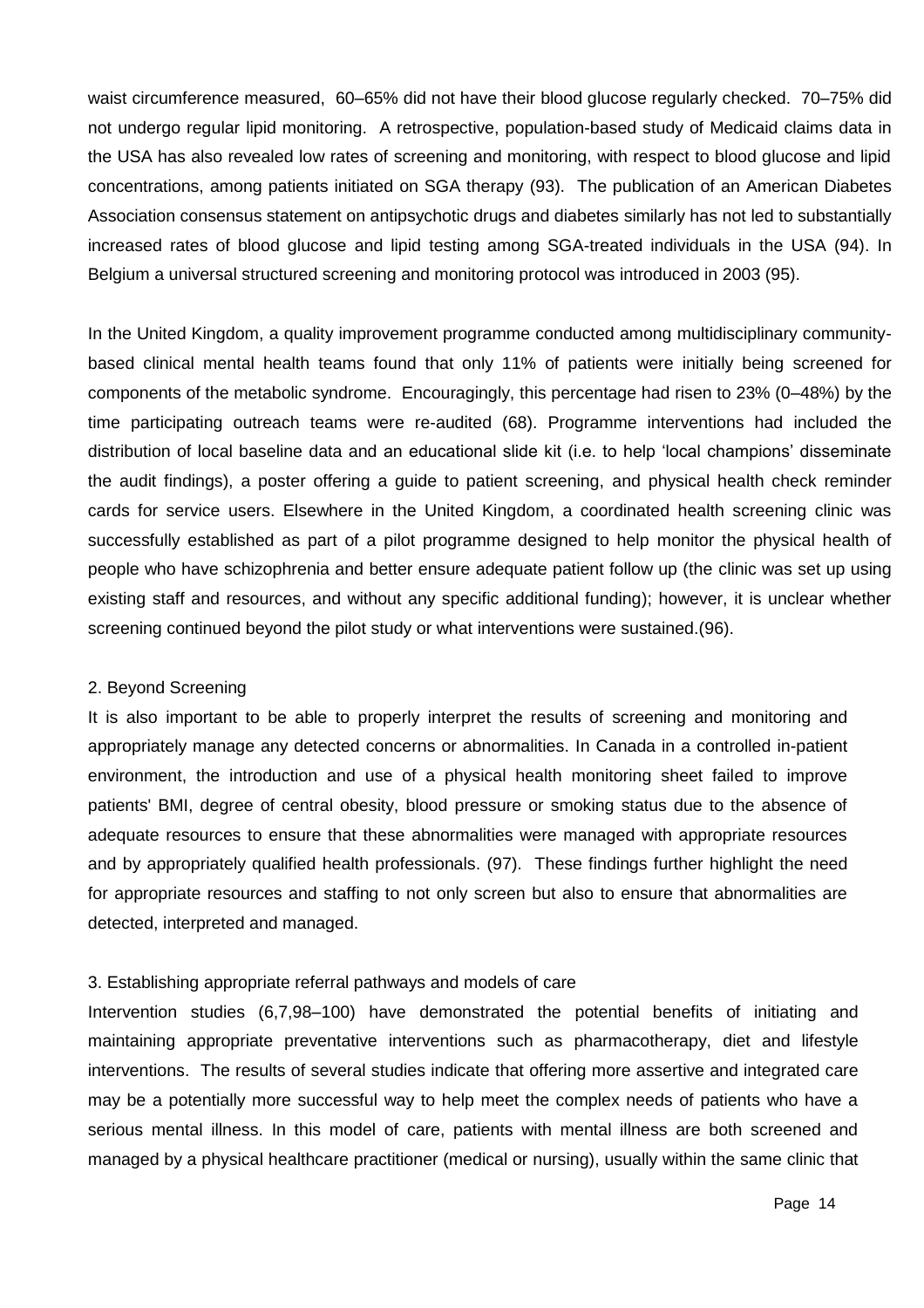the patients attend for their mental health appointments allowing a patient's physical health status to be both assessed and addressed when he/she presents for his/her mental health appointment. A multidisciplinary team approach at one site (ideally including physician, general practitioner, diabetes educator, dietitian and exercise physiologist) contributing to the initial and ongoing management of patients would be optimal but resources will vary. There are several examples of this approach in Australia (100-102).

Patients should be directed to the most appropriate healthcare professional – or group of health professionals when required. The optimal referral pathway(s) in each case will clearly vary from person to person and depend on many different factors, such as the patient's geographic location, the availability of local resources and, importantly, whether the person has a general practitioner who can help coordinate his/her care. Practical resources for those working in mental health have been developed which guide screening and management (103)

# **Summary of Working Party's recommendations regarding optimizing patient care and improving health outcomes**

#### **Managing the Individual/person with severe mental illness**

Integrated, collaborative, multidisciplinary care is recommended:

- Where this cannot be achieved within a single clinic or centre, alternative referral pathways will need to be established (i.e. referrals to cardiologists, endocrinologists, diabetes clinics, diabetes educator, dietitians, exercise physiologists, etc.)
- Members of a person's care team need to develop collaborative working relationships with appropriate communication and collaboration with the person and his/her family
- The person's case manager and or general practitioner will be instrumental in coordinating the management of the patient. Therefore, educational resources allocated towards empowering case managers and general practitioners are central to management.

#### **8. Summary**

- The prevention, early detection and treatment of cardiometabolic diseases, such as diabetes, remain important public health issues in people with psychosis
- All indivduals with psychotic disorders should be routinely screened for evidence of cardiometabolic disease (e.g. diabetes). Every effort should be made to implement appropriate preventative strategies and/or interventions.
- Diabetes and cardiometabolic abnormalities need to be appropriately managed and monitored and may require discussion with or referral to an appropriate healthcare professional (e.g. endocrinologist,diabetes educator, dietitian, exercise physiologist, etc.) or a group of healthcare professionals (e.g. a diabetes clinic)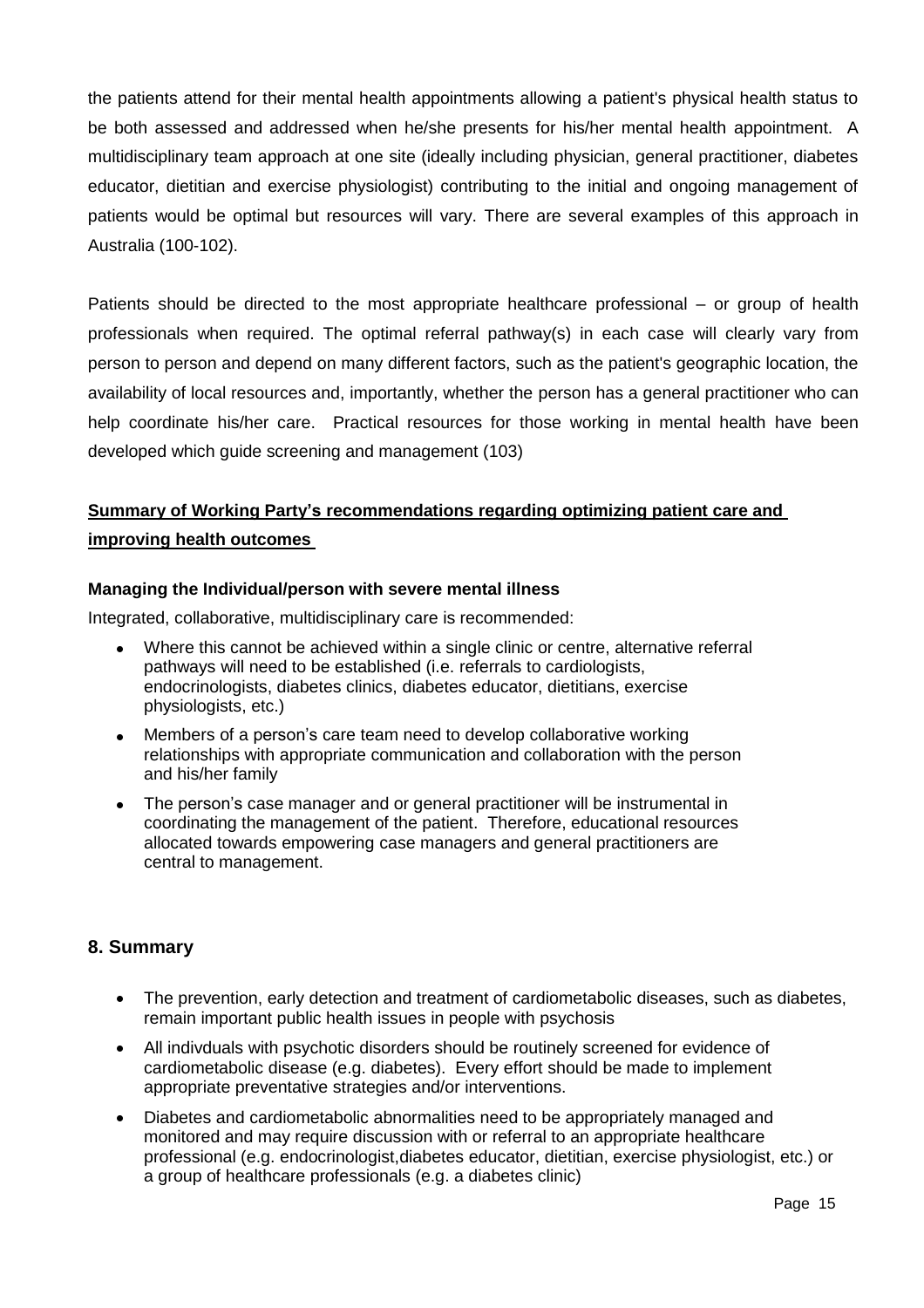# **9. Conclusions**

The cardiometabolic health of our population living with a psychotic illness needs to be closely monitored and appropriately managed. The prevention and management of diabetes and diabetesrelated sequelae can be both complex and time-consuming when dealing with people who are living with a serious mental illness, and there are many potential barriers to the optimal care of such individuals.

Management of people with severe mental illmess in a multidisciplinary fashion, with mental and physical healthcare professionals collaborating in a genuinely integrated way, is likely to help address or overcome at least some of these barriers. Management would include appropriate referral and the establshment of referral pathways.

Bi-directional educational initiatives – aimed at both mental and physical healthcare professionals – are also likely to be beneficial in raising awareness of the poor physical health of people with severe mental illness.

The provision of appropriate funding and/or other incentives designed to help promote the development and implementation of integrated, multidisciplinary models of care for people who have a serious mental illness would potentially improve health outcomes.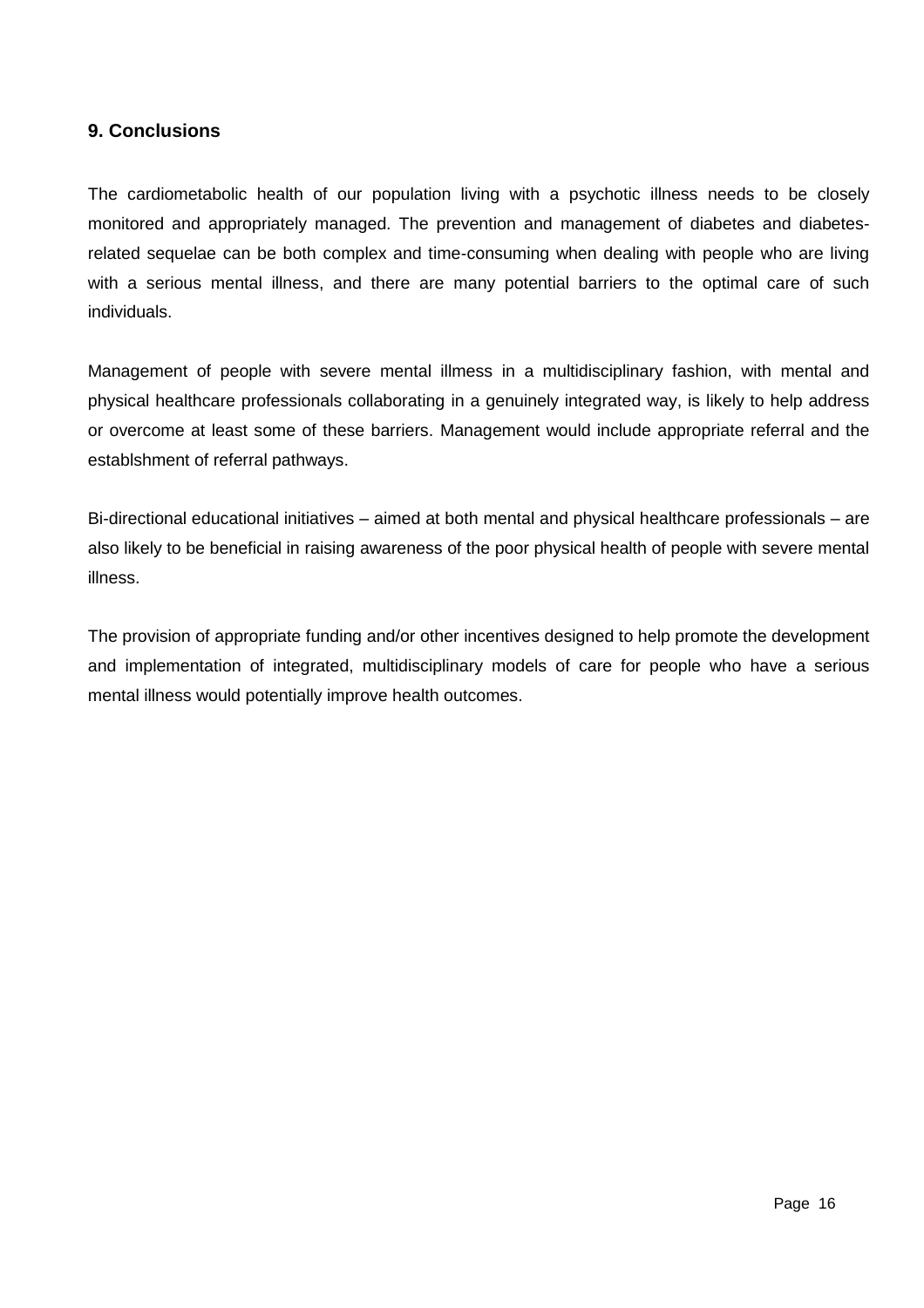# References

1. Lambert TJR, Chapman L. Diabetes, psychotic disorders and antipsychotic therapy: A consensus statement. Med J Aust 2004; 181: 544–48.

2. O'Connor N, Hunt GE, O'Hara-Aarons M et al. The Sydney Mental Health Client Mortality Audit: what does it tell us and what are we to do? Australasian Psychiatry 2014;22(2):154-159.

3. Screening for the metabolic syndrome in Australia: a national survey of psychiatrists' attitudes and reported practice in patients prescribed antipsychotic drugs. Australasian Psychiatry 2016: 24(1):62-66.

4. National Mental Health Commission, 2012: A Contributing Life, the 2012 National Report Card on Mental Health and Suicide Prevention. Sydney: NMHC.

5. The Diabetes Control and Complications Trial Research Group (1993). The effect of intensive treatment of diabetes on the development and progression of long-term complications in insulindependent diabetes mellitus. N Engl J Med 1993; 329: 977–86.

6. UK Prospective Diabetes Study (UKPDS) Group. Intensive blood glucose control with sulphonylureas or insulin compared with conventional treatment and risk of complications in patients with type 2 diabetes (UKPDS 33). Lancet 1998; 352: 837–53.

7. Gæde P, Vedel P, Larsen N, et al. Multifactorial intervention and cardiovascular disease in patients with Type 2 diabetes. N Engl J Med 2003; 348: 383–93.

8. Dent E, Chen RCY, et al. High incidence of diabetes among Australians with severe mental illness. Abstract presented at the Australian Diabetes Society Annual Scientific Meeting, 2011.

9. Feiler G, Chen RCY, Pantelis C, Lambert TJR. Health behaviours of community-treated patients with psychosis. Australasian Psychiatry 2012; 20: 208–13.

10. De Hert M, Dekker JM, Wood D, et al. Cardiovascular disease and diabetes in people with severe mental illness position statement from the European Psychiatric Association (EPA), supported by the European Association for the Study of Diabetes (EASD) and the European Society of Cardiology (ESC). Eur Psychiatry 2009; 24: 412–24.

11. Woo V, Harris SB, Houlden RL. Canadian Diabetes Association Position Paper: Antipsychotic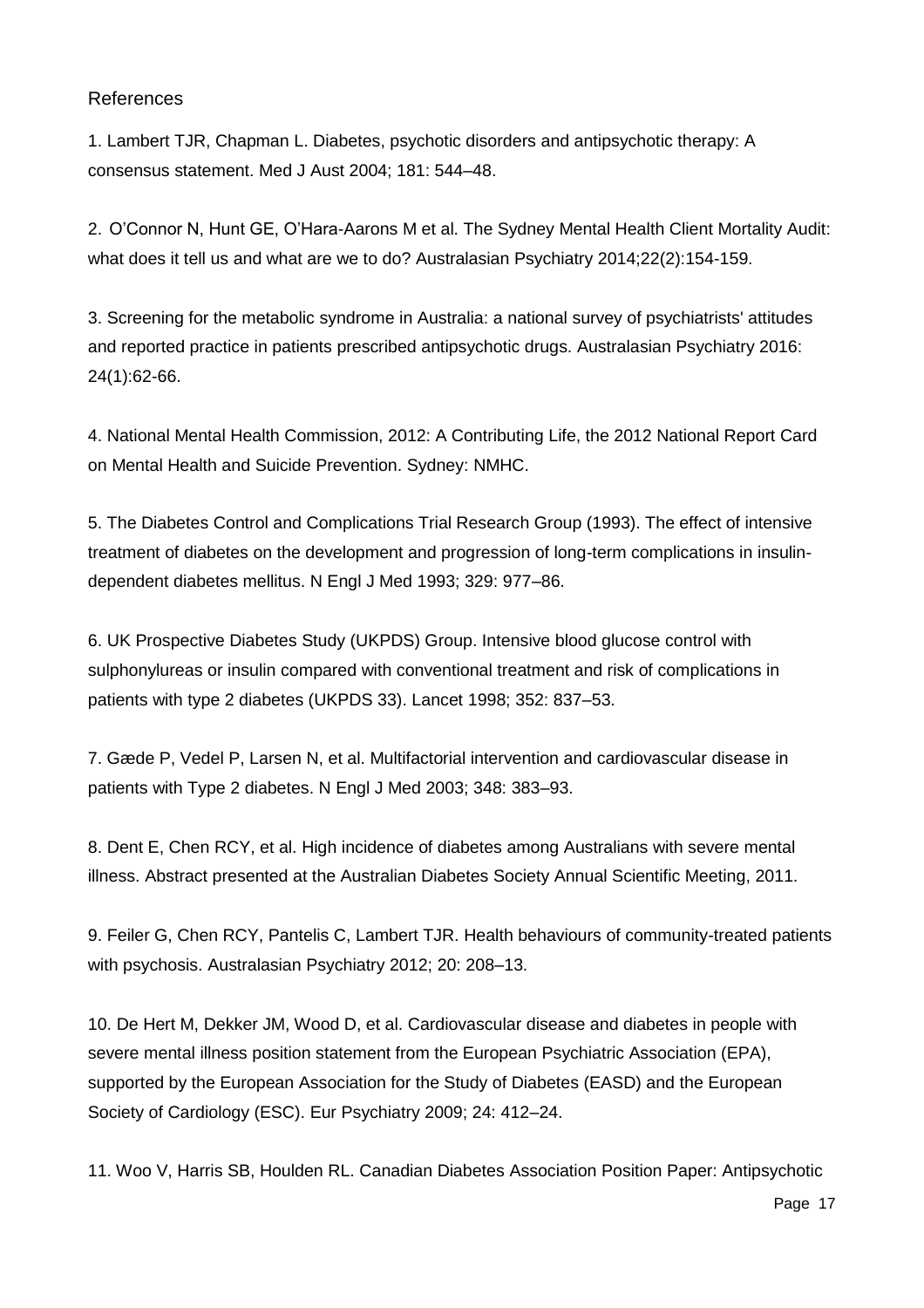medications and associated risks of weight gain and diabetes. Canadian Journal of Diabetes 2005; 29: 111–12.

12. American Diabetes Association. Consensus Development Conference on Antipsychotic Drugs and Obesity and Diabetes. Diabetes Care 2004; 27: 596–601.

13. Expert Group. 'Schizophrenia and Diabetes 2003' Expert Consensus Meeting, Dublin, 3–4 October 2003: Consensus summary. Br J Psychiatry 2004; 184: s112–s114.

14. De Nayer A, De Hert M, et al. Conference report: Belgian consensus on metabolic problems associated with second-generation antipsychotics. Int J Psychiatry Clin Pract 2005; 9: 130–37.

15. Holt R. Cardiovascular disease and diabetes in people with severe mental illness: Causes, consequences and pragmatic management. PCCJ Practice Review (e-publication ahead of print; doi:10:3132/pccj.2011.085).

16. Holt RIG, Bushe C, Citrome L. Diabetes and schizophrenia 2005: Are we any closer to understanding the link? J Psychopharmacol 2005; 19: 56–65.

17. De Hert M, Van Winkel R, Van Eyck, et al. Prevalence of diabetes, metabolic syndrome and metabolic abnormalities in schizophrenia over the course of the illness: A cross-sectional study. Clin Pract Epidemiol Ment Health 2006; 2:14 (doi:10.1186/1745-0179-2-14).

18. Subramaniam M, Chong SA, Pek E. Diabetes mellitus and impaired glucose tolerance in patients with schizophrenia. Can J Psychiatry 2003; 48: 345–47.

19. McIntyre RS, Konarski JZ, Misener VL, et al. Bipolar disorder and diabetes mellitus: Epidemiology, etiology and treatment implications. Ann Clin Psychiatry 2005; 17: 83–93.

20. Hennekens CH, Hennekens AR, Hollar D, Casey DE. Schizophrenia and increased risks of cardiovascular disease. Am Heart J 2005; 150: 1115–21.

21. Saha S, Chant D, McGrath J. A systematic review of mortality in schizophrenia: Is the differential mortality gap worsening over time? Arch Gen Psychiatry 2007; 64: 1123–31.

22. Angst F, Stassen HH, Clayton PJ, Angst J. Mortality of patients with mood disorders: Follow-up over 34–38 years. J Affect Disord 2002; 68: 167–81.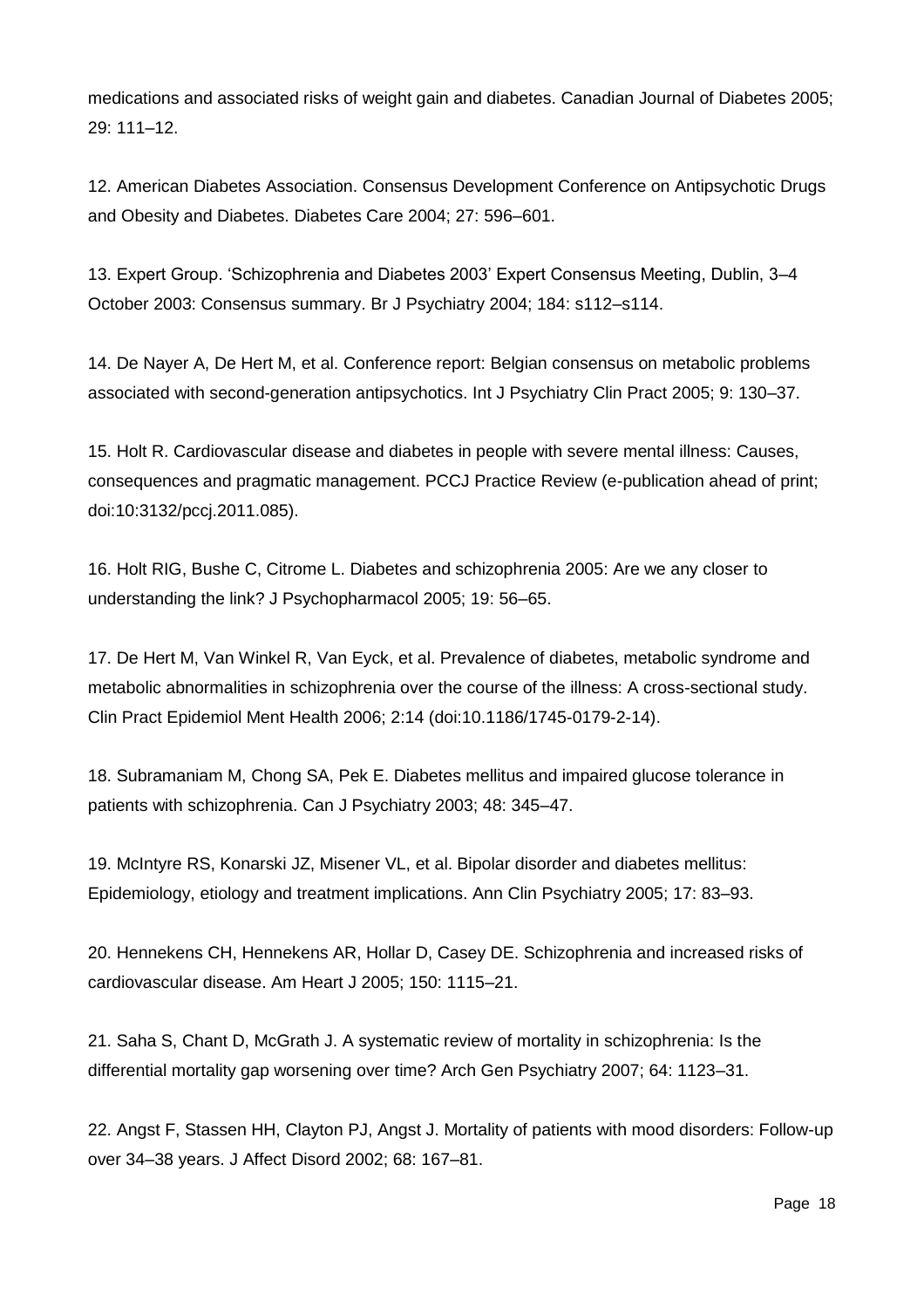23. Brown AD, Barton DA, Lambert GW. Cardiovascular abnormalities in patients with major depressive disorder: Autonomic mechanisms and implications for treatment. CNS Drugs 2009; 23: 583–602.

24. Brown S. Excess mortality of schizophrenia. A meta-analysis. Br J Psychiatry 1997; 171: 502– 08.

25. Capasso RM, Lineberry TW, Bostwick JM, et al. Mortality in schizophrenia and schizoaffective disorder: An Olmsted County, Minnesota cohort: 1950–2005. Schizophr Res 2008; 98: 287–94.

26. Casey DE, Haupt DW, Newcomer JW, et al. Antipsychotic-induced weight gain and metabolic abnormalities: Implications for increased mortality in patients with schizophrenia. J Clin Psychiatry 2004; 65(Suppl 7): 4–18.

27. Colton CW, Manderscheid RW. Congruencies in increased mortality rates, years of potential life lost, and causes of death among public mental health clients in eight states. Prev Chronic Dis 2006; 3: A42.

28. Laursen TM, Munk-Olsen T, Agerbo E, et al. Somatic hospital contacts, invasive cardiac procedures, and mortality from heart disease in patients with severe mental disorder. Arch Gen Psychiatry 2009; 66: 713–20.

29. Lawrence DM, Holman CD, Jablensky AV, Hobbs MS. Death rates from ischaemic heart disease in Western Australian psychiatric patients 1980-1998. Br J Psychiatry 2003; 182: 31–36.

30. Ösby U, Correia N, Brandt L, et al. Mortality and causes of death in schizophrenia in Stockholm county, Sweden. Schizophr Res 2000; 45: 21–28.

31. Roerig J, Steffen K, Mitchell J. Atypical antipsychotic-induced weight gain: Insights into mechanisms of action. CNS Drugs 2011; 25: 1035–59.

32. Kroeze W, Hufeisen S, et al. H1-histamine receptor affinity predicts short-term weight gain for typical and atypical antipsychotic drugs. Neuropsychopharmacology 2003; 28: 519–26.

33. Kim SF, et al. Antipsychotic drug-induced weight gain mediated by histamine H1 receptorlinked activation of hypothalamic AMP-kinase. Proc Natl Acad Sci USA 2007; 104: 3456–59.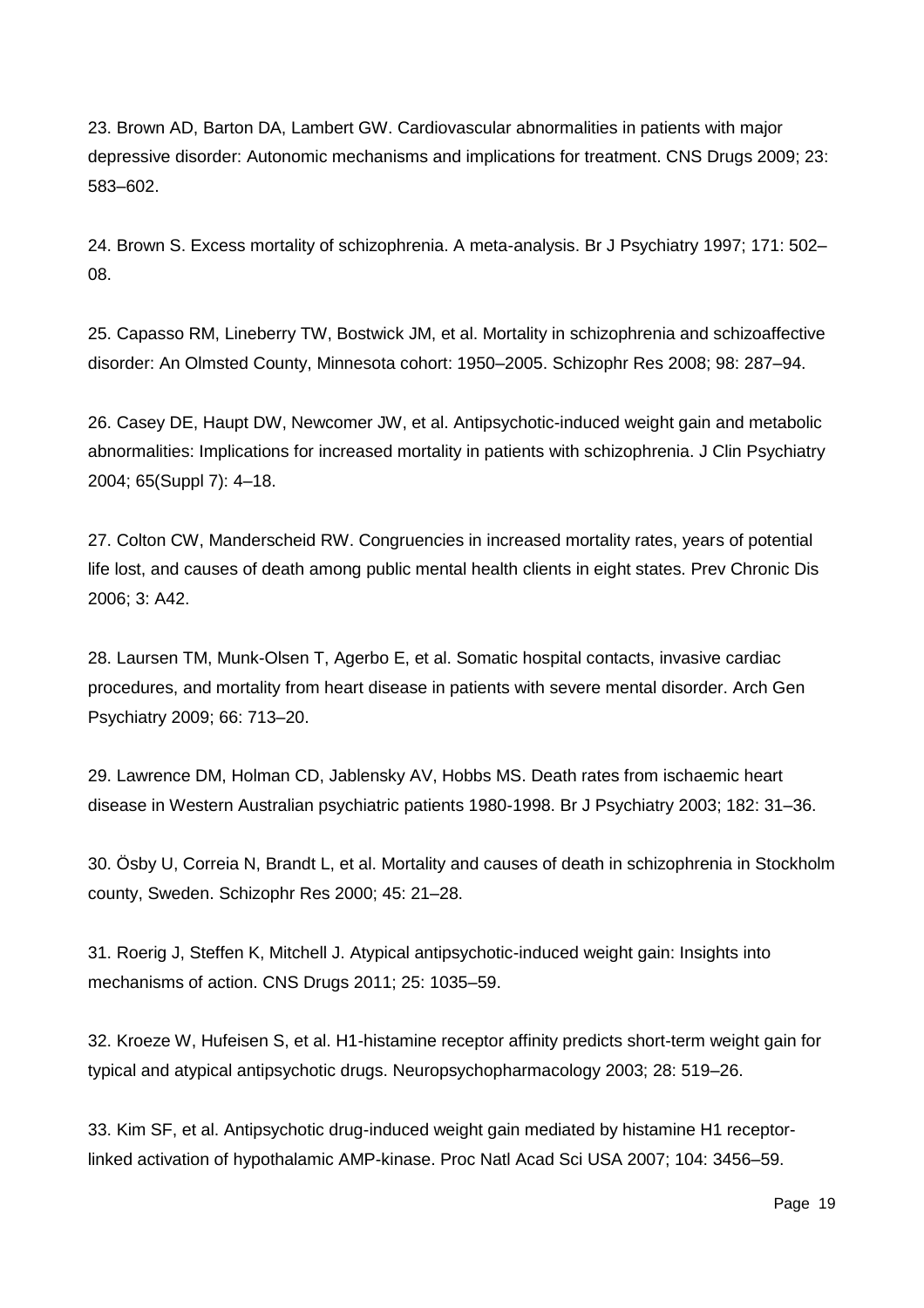34. Gautam SJ, Han FF, et al. A critical role for beta cell M3 muscarinic acetylcholine receptors in regulating insulin release and blood glucose homeostasis in vivo. Cell Metab 2006; 3: 449–61.

35. Starrenburg FC, Bogers JP. How can antipsychotics cause Diabetes Mellitus? Insights based on receptor-binding profiles, humoral factors and transporter proteins. Eur Psychiatry 2009; 24: 164–70.

36. Dwyer DS, Donohoe D. Induction of hyperglycemia in mice with atypical antipsychotic drugs that inhibit glucose uptake. Pharmacol Biochem Behav 2003; 75: 255–60.

37. Beck B. Neuropeptides and obesity. Nutrition 2000; 16: 916–23.

38. Fadel J, Bubser M, Deutch AY. Differential activation of orexin neurons by antipsychotic drugs associated with weight gain. J Neurosci 2002; 22: 6742–46.

39. Wang Q, Huang XF. Effects of chronic treatment of olanzapine and haloperidol on peptide YY binding densities in the rat brain. Exp Neurol 2008; 209: 261–67.

40. Tarricone I, Ferrari Gozzi B, Serretti A, et al. Weight gain in antipsychotic-naïve patients: A review and meta-analysis. Psychological Med 2010; 40: 187–200.

41. Fraquas D, Correll C, et al. Efficacy and safety of second-generation antipsychotics in children and adolescents with psychotic and bipolar spectrum disorders: Comprehensive review of prospective head-to-head and placebo-controlled comparisons. European Neuropsychopharmacology 2011; 21: 621–45.

42. Correll CU, Manu P, Olshanskiy V, et al. Cardiometabolic risk of second-generation antipsychotic medications during first-time use in children and adolescents. JAMA 2009; 302: 1765–73.

43. Volavka J, Czobor P, et al. EUFEST Study Group. Efficacy of antipsychotic drugs against hostility in the European First-Episode Schizophrenia Trial (EUFEST). J Clin Psychiatry 2011; 72: 955–61.

44. Hiles BW. Hyperglycemia and glycosuria following chlorpromazine therapy. JAMA 1956; 162: 1651.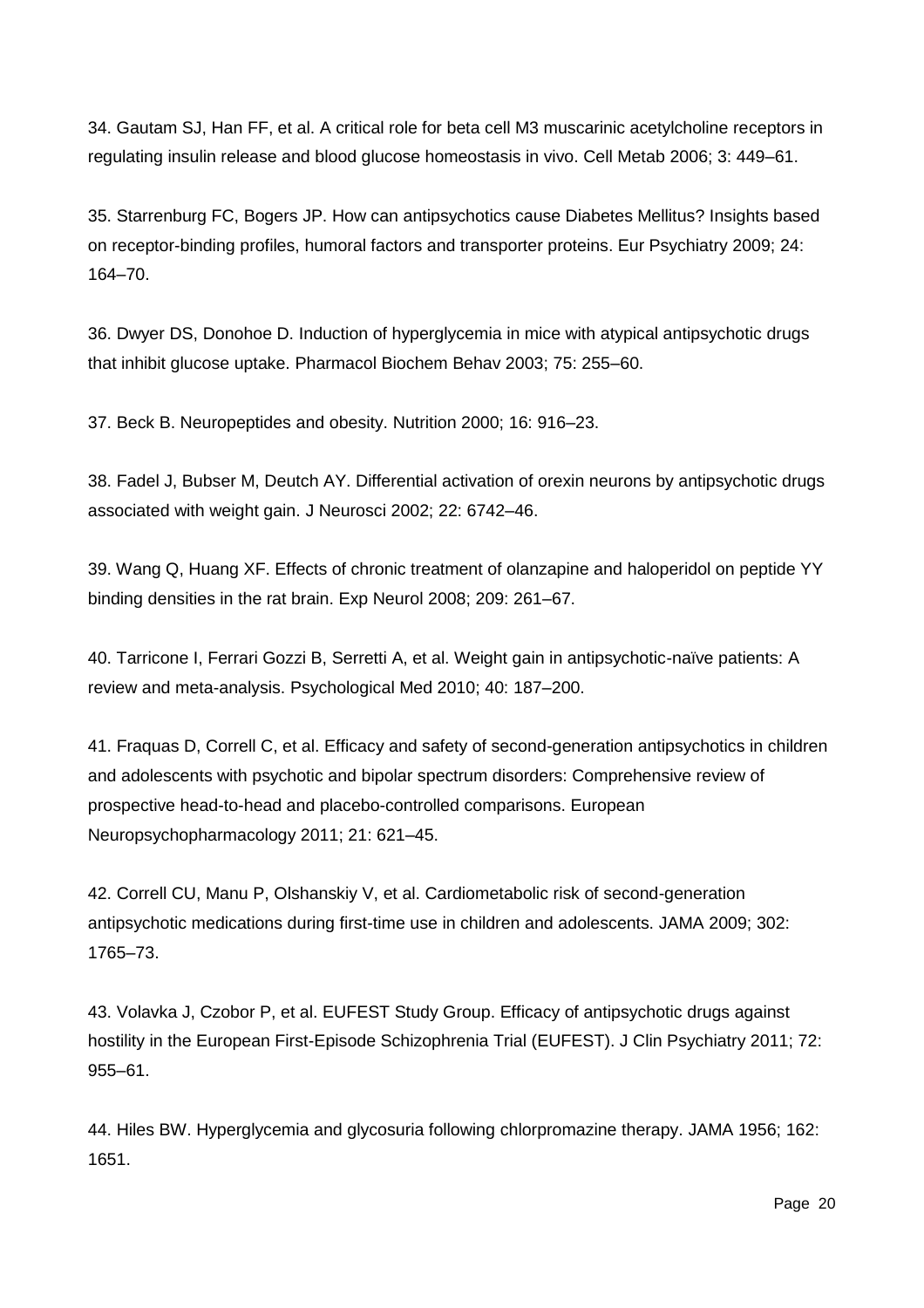45. Norman D, Hiestrand WA. Glycemic effects of chlorpromazine in the mouse, hamster, and rat. Proc Sac Exp Biol Med 1955; 90: 89–91.

46. Smith M, Hopkins D, Peveler, et al. First-versus second generation antipsychotics and risk for diabetes in schizophrenia: Systematic review and meta-analysis. Br J Psychiatry 2008; 192: 406– 11.

47. Meyer JM, Davis VG, Goff DC, et al. Change in metabolic syndrome parameters with antipsychotic treatment in the CATIE Schizophrenia Trial; Prospective data from phase 1. Schizophr Res 2008; 101; 273–86.

48. Osborn DP, Levy G, Nazareth I, et al. Relative risk of cardiovascular and cancer mortality in people with severe mental illness from the United Kingdom's General Practice Research Database. Arch Gen Psych 2007; 64: 242–49.

49. Holt RIG, Peveler RC. Association between antipsychotic drugs and diabetes. Diabetes Obes Metab 2006; 8: 125–35.

50. Ryan MC, Collins P, Thakore JH. Impaired fasting glucose tolerance in first-episode, drugnaïve patients with schizophrenia. Am J Psych 2003; 160: 284–89.

51. Thakore JH, Mann JN, Vlahos I, et al. Increased visceral fat distribution in drug-naïve and drug-free patients with schizophrenia. Int J Obes 2002; 26: 137–41.

52. Ryan MCM, Flanagan S, Kinsella U, et al. Atypical antipsychotics and visceral fat distribution in first episode, drug-naïve patients with schizophrenia. Life Sciences 2004; 74: 1999–2008.

53. Lamberti J, Crilly J, Maharaj K. Prevalence of adult-onset diabetes among outpatients receiving anti-psychotic drugs. Schizophr Res 2003; 60(Suppl): S360.

54. Jones P. The early origins of schizophrenia. Br Med Bull 1997; 53: 135–55.

55. Dinan TG. Stress and the genesis of diabetes mellitus in schizophrenia. Br J Psychiatry Suppl 2004; 47: S72–S75.

56. Robillard R, Rogers NL, Whitwell B, Lambert T. Are cardiometabolic and endocrine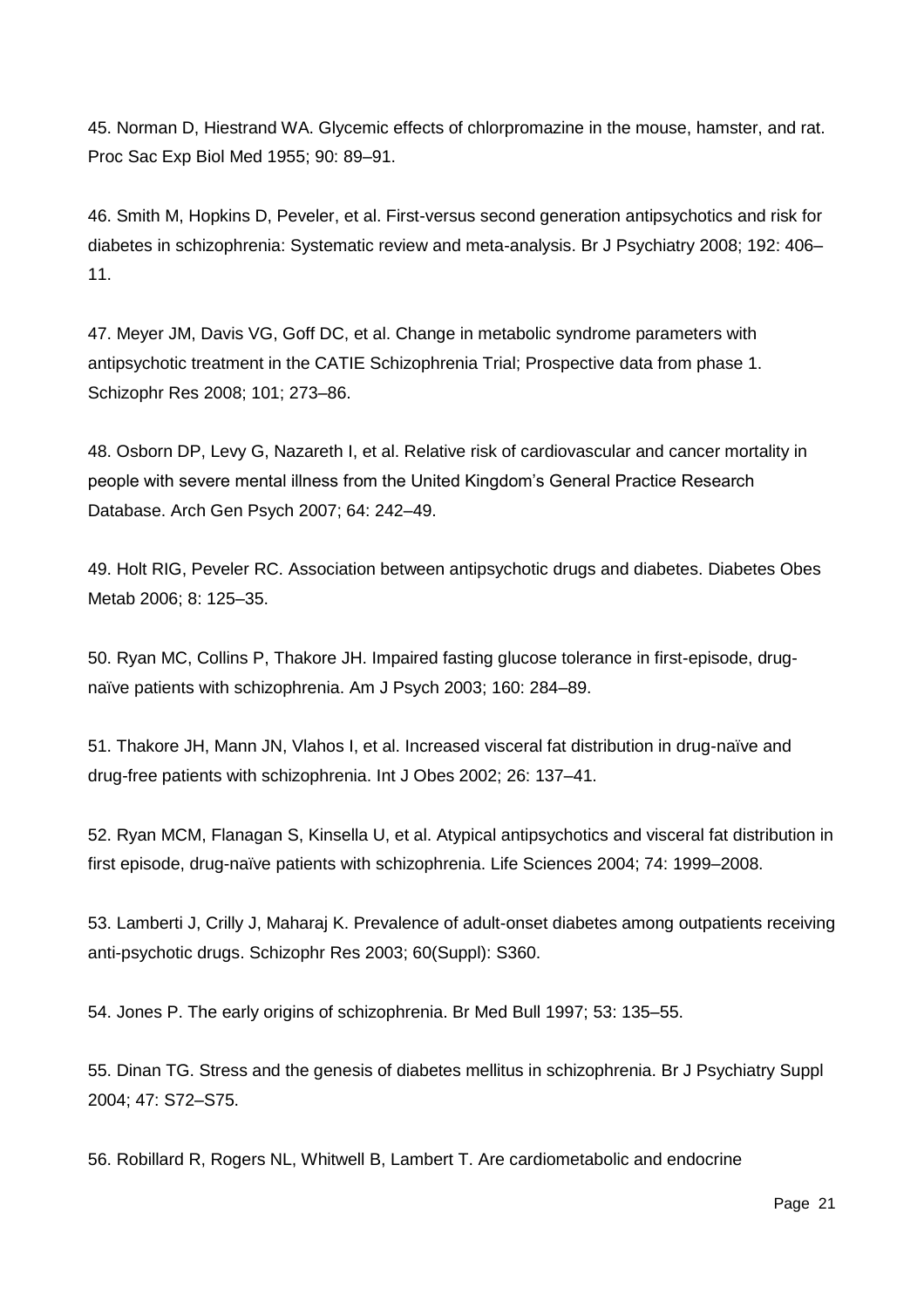abnormalities linked to sleep difficulties in schizophrenia? A hypothesis driven review. Clinical Psychopharmacology and Neuroscience 2012; 10: 1–12.

57. Lambert TJR, Newcomer JW. Are the cardiometabolic complications of schizophrenia still neglected? Barriers to care. Med J Aust 2009; 190: S39–S42.

58. Brown S, Inskip H, Barracough B. Causes of the excess mortality of schizophrenia. Br J Psychiatry 2000: 177: 212–17.

59. Goldman LS. Medical illness in patients with schizophrenia. J Clin Psychiatry 1999; 60: 10–15.

60. Jeste DV, Gladsjo JA, Lindamer LA, Lacro JP. Medical comorbidity in schizophrenia. Schizophr Bull 1996; 22: 413–30.

61. Druss BG. Improving medical care for persons with serious mental illness: challenges and solutions. J Clin Psychiatry 2007; 34: 363–75.

62. Anath J. Physical illness and psychiatry disorders. Compr Psychiatry 1984; 25: 586–93.

63. Phelan M, Stradins L, Morrison S. Physical health of people with severe mental illness. BMJ 2001: 322: 443–44.

64. Kim MM, Swanson JW, Schwartz MS, et al. Healthcare barriers among severely mentally ill homeless adults: Evidence from the five-site health and risk study. Adm Policy Ment Health 2007; 34: 363–75.

65. Lai DW, Chau SB. Effects of service barriers on health status of older Chinese immigrants in Canada. Soc Work 2007; 52: 261–69.

66. Buckley PF, Miller DD, Singer B, et al. Clinicians' recognition of the metabolic adverse effects of antipsychotic medications. Schizophr Res 2005; 79: 281–88.

67. Barnes TR, Paton C, Cavanagh MR, et al. A UK audit of screening for the metabolic side effects of antipsychotics in community patients. Schizophr Bull 2007; 33: 1397–1403.

68. Barnes TR, Paton C, Hancock E, et al. UK Prescribing Observatory for Mental Health. Screening for the metabolic syndrome in community psychiatric patients prescribed antipsychotics: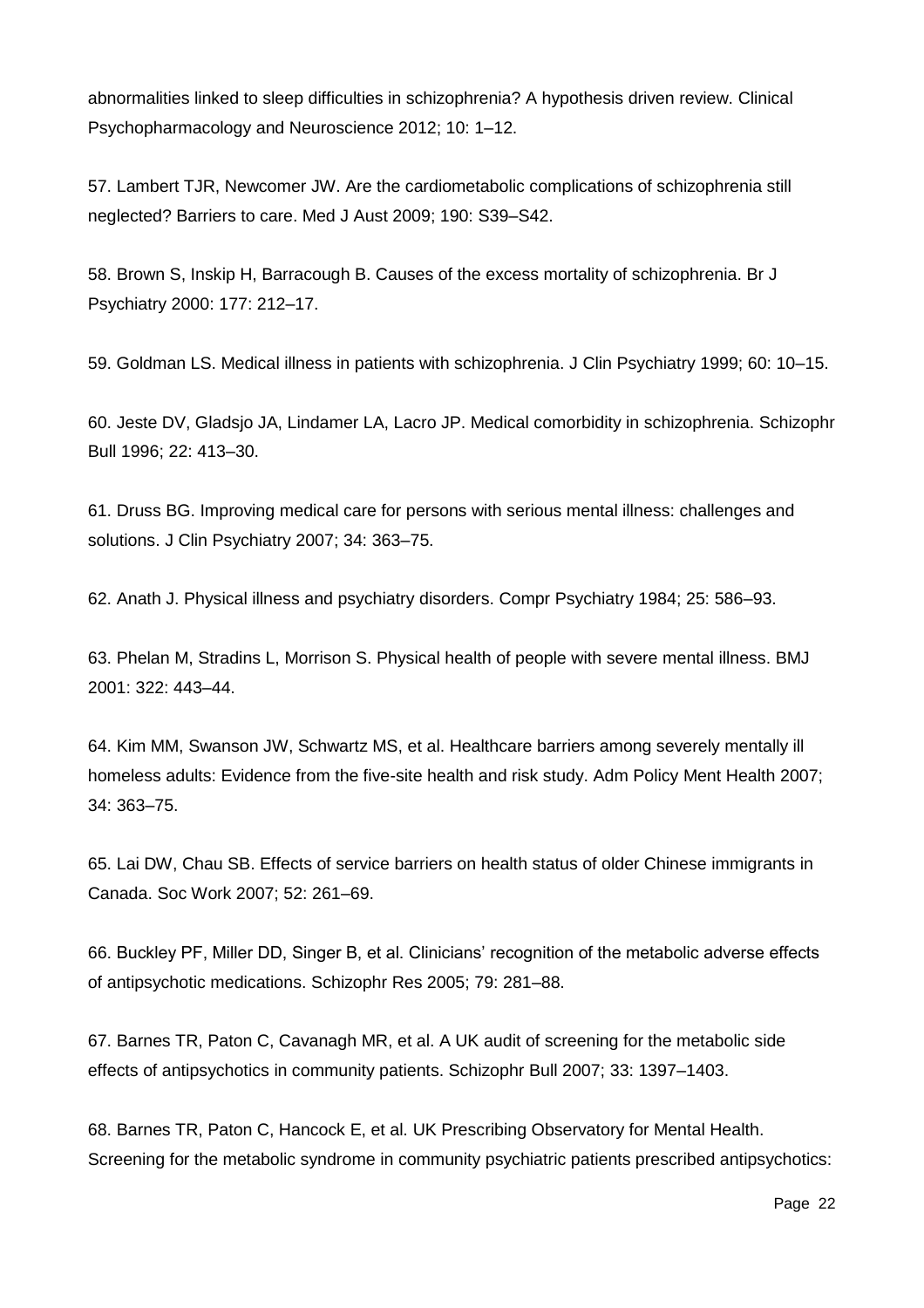A quality improvement programme. Acta Psychiatr Scand 2008; 118: 26–33.

69. Sernyak MJ. Implementation of monitoring and management guidelines for second-generation antipsychotics. J Clin Psychiatry 2007; 68 (Suppl 4): 14–18.

70. Goldman LS. Medical illness in patients with schizophrenia. J Clin Psychiatry 1999; 60: 10–15.

71. Abbey S, Charbonneau M, et al. Stigma and discrimination: Position paper. Can J Psych 2011; 56(10 insert): 1–10.

72. Thornicroft G, Rose D, Kassam A. Discrimination in health care against people with mental Illness. Int Rev of Psych 2007; 19: 113–22.

73. Gateshill G, Kucharska-Pietura. Attitudes towards mental disorders and emotional empathy in mental health and other healthcare professionals. The Psychiatrist 2011; 35: 101–105.

74. Minas H, Zamzam R, et al. Attitudes of Malaysian general hospital workers towards mental illness and diabetes. BMC Public Health 2011; 11: 317.

75. Hovitz-Lennon M, Kilbourne AM, Pincus HA. From silos to bridges: Meeting the general health care needs of adults with severe mental illness. Health Aff (Millwood) 2006; 25: 659–69.

76. Gabriele, JM, Dubbert PM, Reeves RR. Efficacy of behavioural interventions in managing atypical antipsychotic weight gain. Obes Rev 2009; 10: 442–55.

77. Centorrino F, Wurtman JJ, Duca KA, et al. Weight loss in overweight patients maintained on atypical antipsychotic agents. Int J Obes (Lond) 2006; 30: 1011–16.

78. Wu RR, Zhao JP, Jin H, et al. Lifestyle intervention and metformin for treatment for antipsychotic-induced weight gain: A randomized controlled trial. JAMA 2008; 299: 185–93.

79. Goldberg RW, Dickinson F, Lucksted A et al Living Well: An Intervention to Improve Self-Management of Medical Illness for Individuals With Serious Mental Illness. Psychiatric Services 2013;64:51-57

80. Daumit GL, Dickerson FB, Wang N et al. A Behavioral Weight-Loss Intervention in Persons with Serious Mental Illness. N Engl J Med 2013; 368:1594-1602

81. Green, CA, Yarborough BJ, Leo MC et al.The STRIDE weight loss and lifestyle intervention for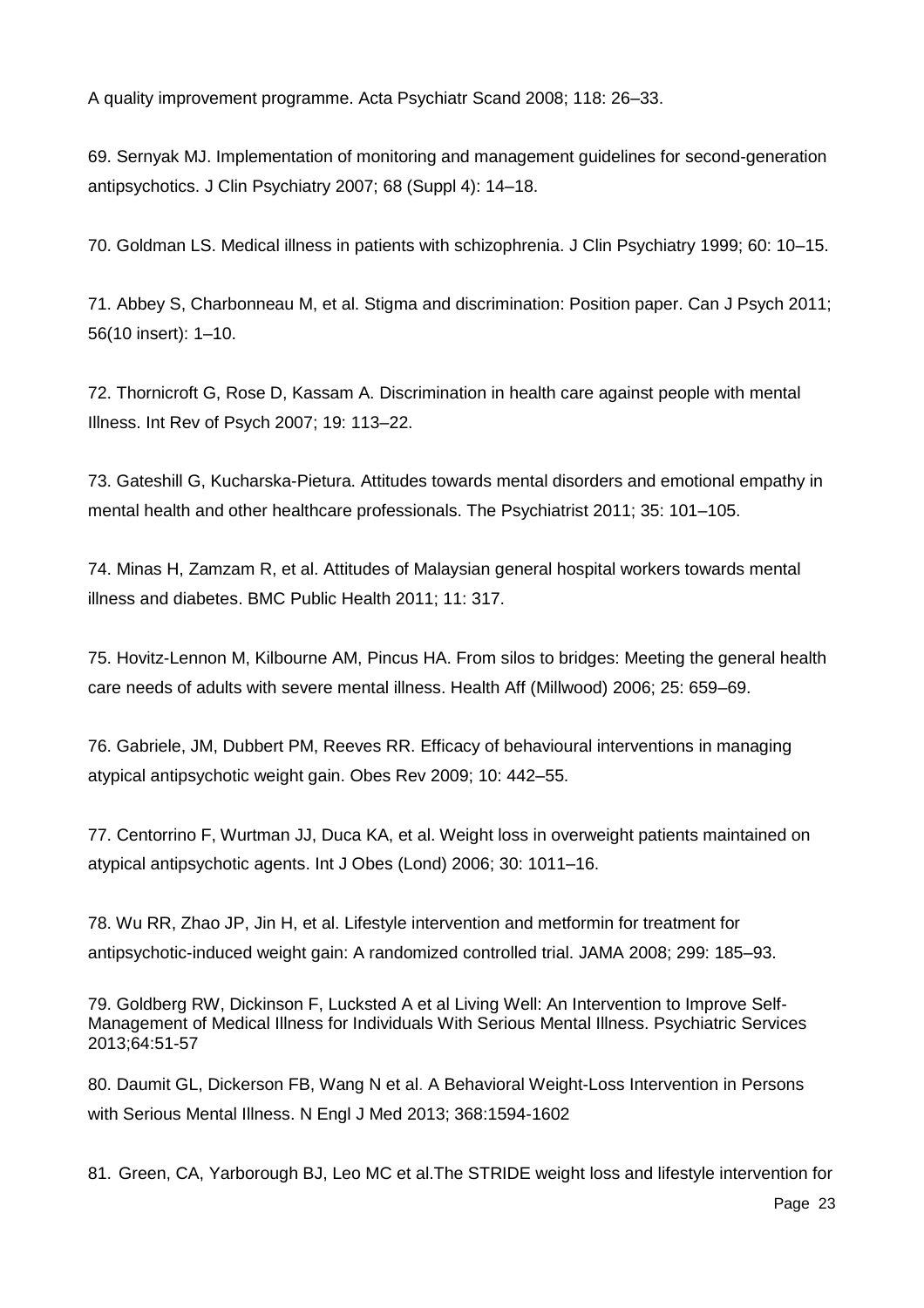individuals taking antipsychotic medications: a randomized trial. Am J Psychiatry 2015; 172 (1) 71- 81

82. Lykkegaard K, Larsen PJ, Vrang N, et al. The once-daily human GLP-1 analog, liraglutide, reduces olanzapine-induced weight gain and glucose intolerance. Schizophr Res 2008; 103: 94– 103.

83. Maayan L, Vakhrusheva J, Correll CU. Effectiveness of medications used to attenuate antipsychotic related weight gain and metabolic abnormalities: A systematic review and meta-analysis. Neuropsychopharmacology 2010; 35: 1520–30.

84. Ehret M, Goethe J, Lanosa M, Coleman CI. The effect of metformin on anthropometrics and insulin resistance in patients receiving atypical antipsychotic agents: A meta-analysis. J Clin Psychiatry 2010; 71: 1286–92.

85. Bjorkhem-Bergman L, Lacruz A, Rangel N, et al. Metformin for weight reduction in non-diabetic patients on antipsychotic drugs: A systematic review and meta-analysis. Psychopharmacol 2010; 25: 299–305.

86. Newall, H, Myles N, Ward P, et al. Efficacy of metformin for prevention of weight gain in psychiatric populations: a review. International Clinical Psychopharmacology 2012; 27: 69–75.

87. Mizuno, Y, Suzuki T, Nacagawa A et al. Pharmacological strategies to counteract antipsychotic-induced weight gain and metabolic adverse effects in schizophrenia: a systematic review and meta-analysis. Schizophrenia Bulletin 2014;40:1385-1403

88. Alvarez-Jimenez M, Hetrick S, Gonzalez-Blanch C, et al. Non-pharmacological management of antipsychotic-induced weight gain: Systematic review and meta-analysis of randomized controlled trials. Br J Psych 2008; 193: 101–07.

89. Strack T. Metformin: A review. Drugs Today (Barc) 2008: 44: 303–14.

90. Scheen AJ. Drug interactions of clinical importance with antihyperglycaemic agents: An update. Drug Safety 2005; 28: 601–31.

91. Howlett HC, Bailey CJ. A risk-benefit assessment of metformin in type 2 diabetes mellitus. Drug Safety 1999; 20: 489–503.